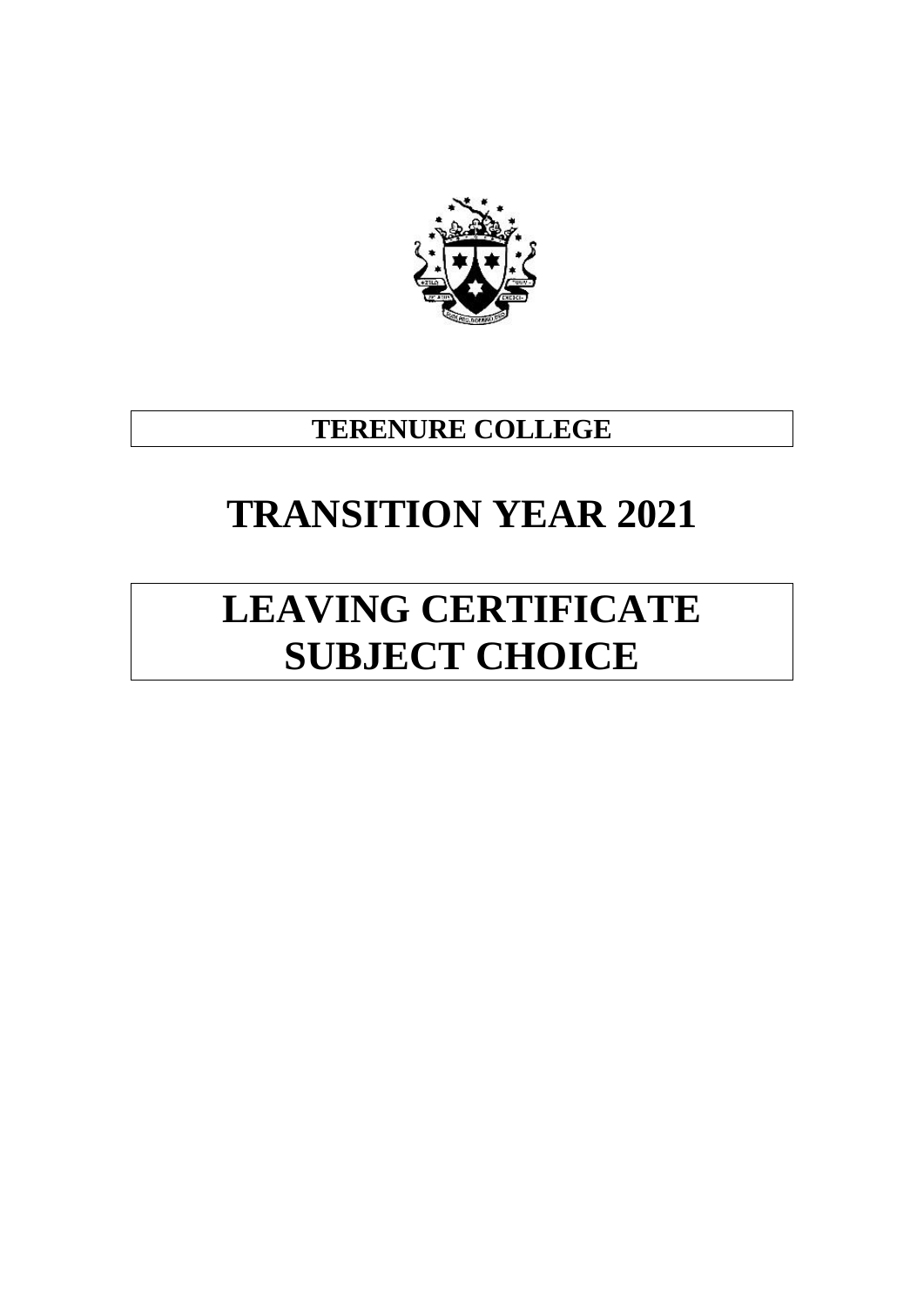## **Transition Year**

## **Subject Choice Information 2021**

In order to gain entry to universities and colleges in the Republic of Ireland it is essential that you satisfy both the entry (matriculation) requirements of the university or college to which you are applying and the specific entrance requirements for the **faculty** that you wish to enter. In **choosing subjects for Leaving Certificate** it is essential that you make sure you have included all the possible entry requirements you might need.

Full details of entry requirements to any university or college in the Republic of Ireland can be found on the relevant **college website** or along with full course descriptions at **[www.qualifax.ie](http://www.qualifax.ie/)**. Another very useful website is **[www.careersportal.ie.](http://www.careersportal.ie/)** 

I would ask you note the following (only subjects on offer in the college are mentioned and grades indicated are minimum grades):

|                                 |              |              | Points at    | Points at             |
|---------------------------------|--------------|--------------|--------------|-----------------------|
|                                 | (Pre 2017)   |              | Higher Level | <b>Ordinary Level</b> |
| H1/01                           | (A1)         | 90<100 %     | 100          | 56                    |
| H2/02                           | (B1/A2)      | 80<90 %      | 88           | 46                    |
| H <sub>3</sub> / 0 <sub>3</sub> | (B3/B2)      | 70<80 %      | 77           | 37                    |
| H4 / 04                         | (C2/C1)      | 60<70 %      | 66           | 28                    |
| H <sub>5</sub> / 0 <sub>5</sub> | (D1/C3)      | 50<60%       | 56           | 20                    |
| H <sub>6</sub> / 0 <sub>6</sub> | (D3/D2)      | 40 < 50 %    | 46           | 12                    |
| H7 / 07                         | (E)          | 30<40%       | 33           | $\theta$              |
| H <sub>8</sub> / 0 <sub>8</sub> | $\mathcal F$ | $\%$<br>0<30 |              |                       |

## **Leaving Certificate Grading Scale**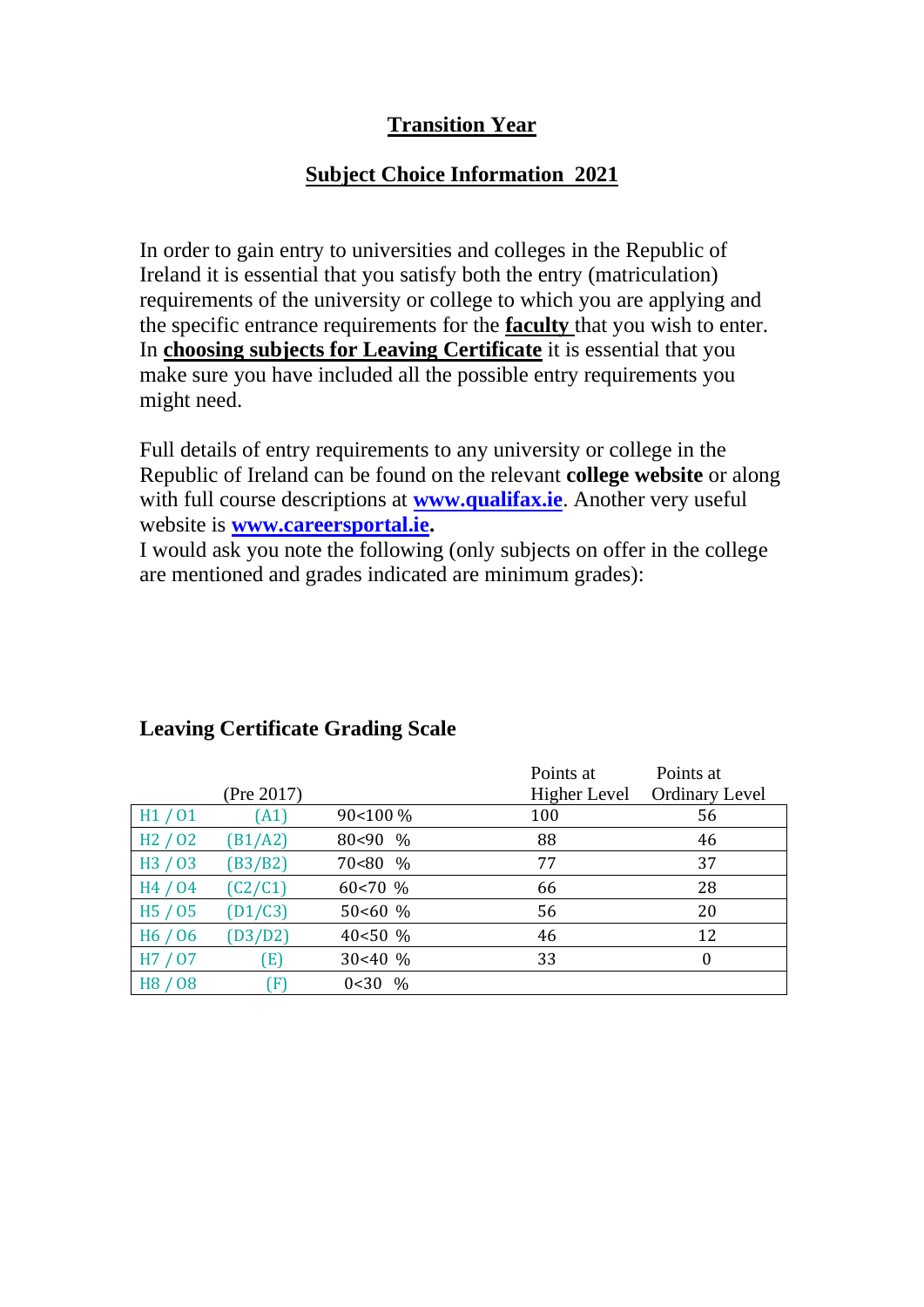## **Minimum Entry Requirements**

## **National University of Ireland**

Constituent Colleges of the **National University of Ireland**, **NUI Colleges are:**

- **University College Dublin**
- **University College Cork**
- **National University of Ireland, Galway**
- **Maynooth University**
- **Royal College of Surgeons in Ireland**
- **National College of Art and Design**
- **Shannon College of Hotel Management**
- **Institute of Public Administration**
- **St. Angela's College, Sligo**

#### Subjects required for matriculation for NUI Colleges

#### **Leaving Certificate examination from 2017 onwards**

Candidates must obtain a pass in at least six subjects selected according to college/faculty requirements with at least Grade H5 in two subjects on the Higher Course and at least Grade H7 (Higher Course) or O6 (Ordinary Course) in four subjects.

For entry to all degrees, **English, Irish**, and **four** other subjects in the Leaving Certificate are required.

A **third language** must be included among the other subjects for **Arts, Human Sciences, Law, Social Science, Commerce, Medicine and Health Sciences and some other degrees.** 

For Commerce the subjects presented must include **Mathematics**, and for courses in the Sciences (i.e. Science and also Agriculture, Engineering, Food Science and Technology, Medicine, Dentistry and Health Sciences, Veterinary Medicine) **Mathematics and a Science subject.** 

## **Trinity College Dublin** and **University of Limerick**

- Six subjects with a minimum **Grade H5 at Higher Level in three subjects** and at least **Grade O6/H7** in **three other subjects**.
- They require a grade (**O6/H7)** in **English, Maths and another language.**

## **Dublin City University, DCU**

- six subjects with a minimum **Grade H5 at Higher Level in two subjects** and at least **O6/H7** in four other subjects.
- a grade **O6/H7** in **Maths** and **English or Irish**.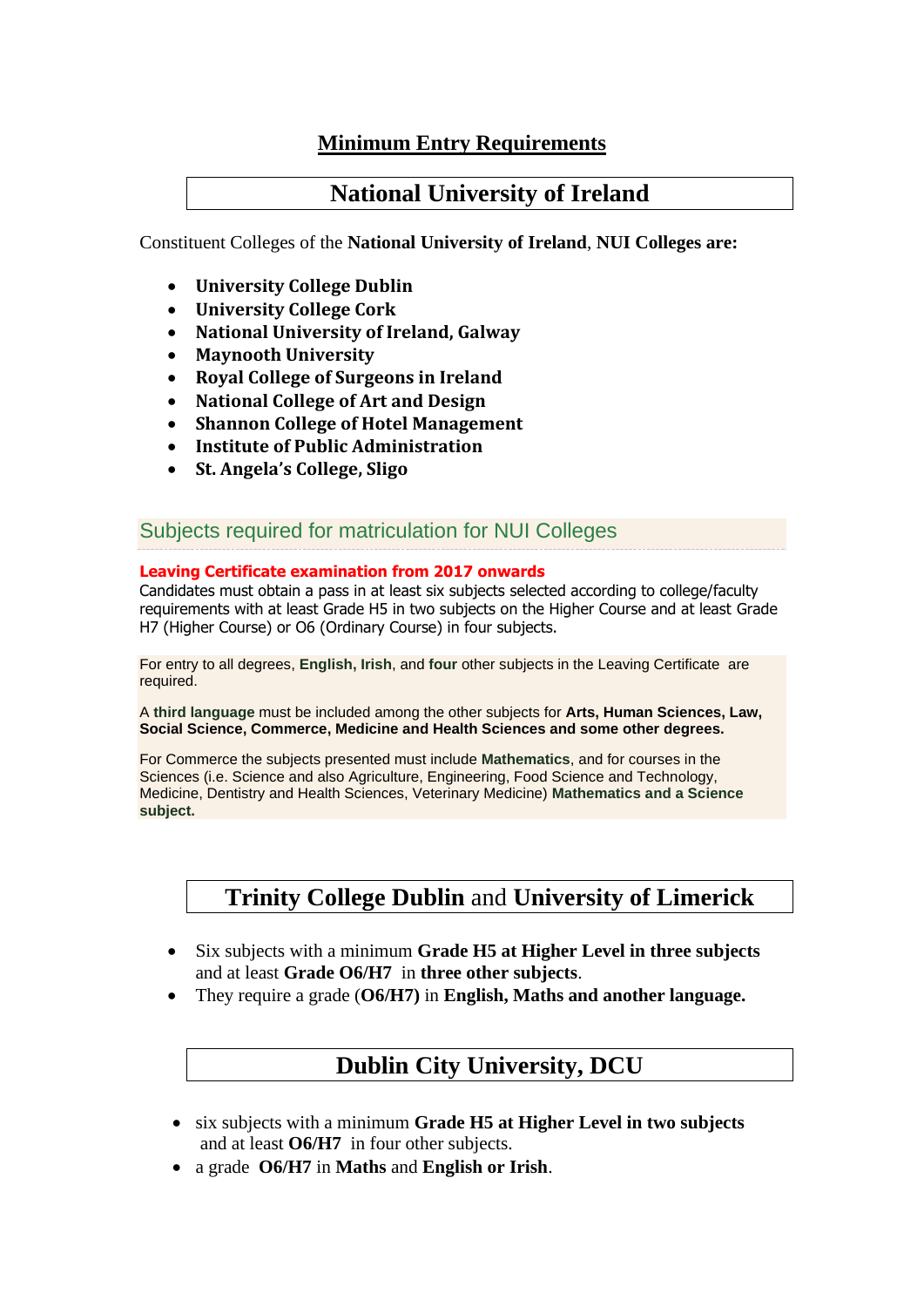## **Language Requirements**

**O6/H7 in Ordinary Level Irish is essential for entry to the NUI colleges**. They also require a pass in a third language (e.g) French, Spanish for some faculties. Faculties that are excluded from the third language requirement include **Science, Engineering, Agriculture and Nursing.**

**(If a student is has been exempted from the study of Irish and third language because of a Specific Learning Disability (SLD) affecting basic language skills then a form must be sent to NUI with evidence of disability).**

**Higher Level Irish A Higher H4 in Irish** is required for **Primary Teaching**.

**Higher Level English**

**A Higher H5 in English** is required for **Journalism in DCU and TUD. A Higher H5 for Communication Studies at** DCU, Clinical Speech and Language Studies and English Literature at TCD.

**Science in UCD** no longer has a third language as an entry requirement but you do need an **O2/H6** or better in a laboratory science subject for admission. The vast majority of courses in DCU and require a O6/H7 in Irish or English. Trinity requires a pass in English and a language other than English.

**Exemptions from Irish and third language requirements are available on the basis of serious dyslexic conditions. Those born outside the Republic of Ireland are exempt from the Irish requirement for entry to the colleges of the National University of Ireland.** 

## **Higher Level Mathematics**

For direct entry to an Honours Degree (level 8) course in **Engineering** the normal requirement is a **H4** or above in **Higher Level Maths**. Bonus points for Higher Level Maths are awarded by the seven Universities, DIT and RCSI for those who achieve a **H6** or above. **Students who receive a H6 grade or higher will be awarded an additional 25 points for their exam.** The six highest scores in a single sitting of the examination are then added to give an applicant's total points score.

Economics and Finance in UCD also require a Higher Level H5 whereas Actuarial and Financial Studies in UCD requires a Higher Level H2. A Higher Level H4 is also required for Management Science and Information Systems Studies and the Computer Science courses in Trinity. Higher Level H3 is required for entry to the B.Sc. Actuarial Maths and the Common Entry into Actuarial, Financial and Mathematical Sciences in DCU.

An **Ordinary Level O2 in Maths** is required for Commerce/Commerce International, Business and Law, Science, Computer Science, Archaeology and Geology, Sport and Exercise Management in UCD.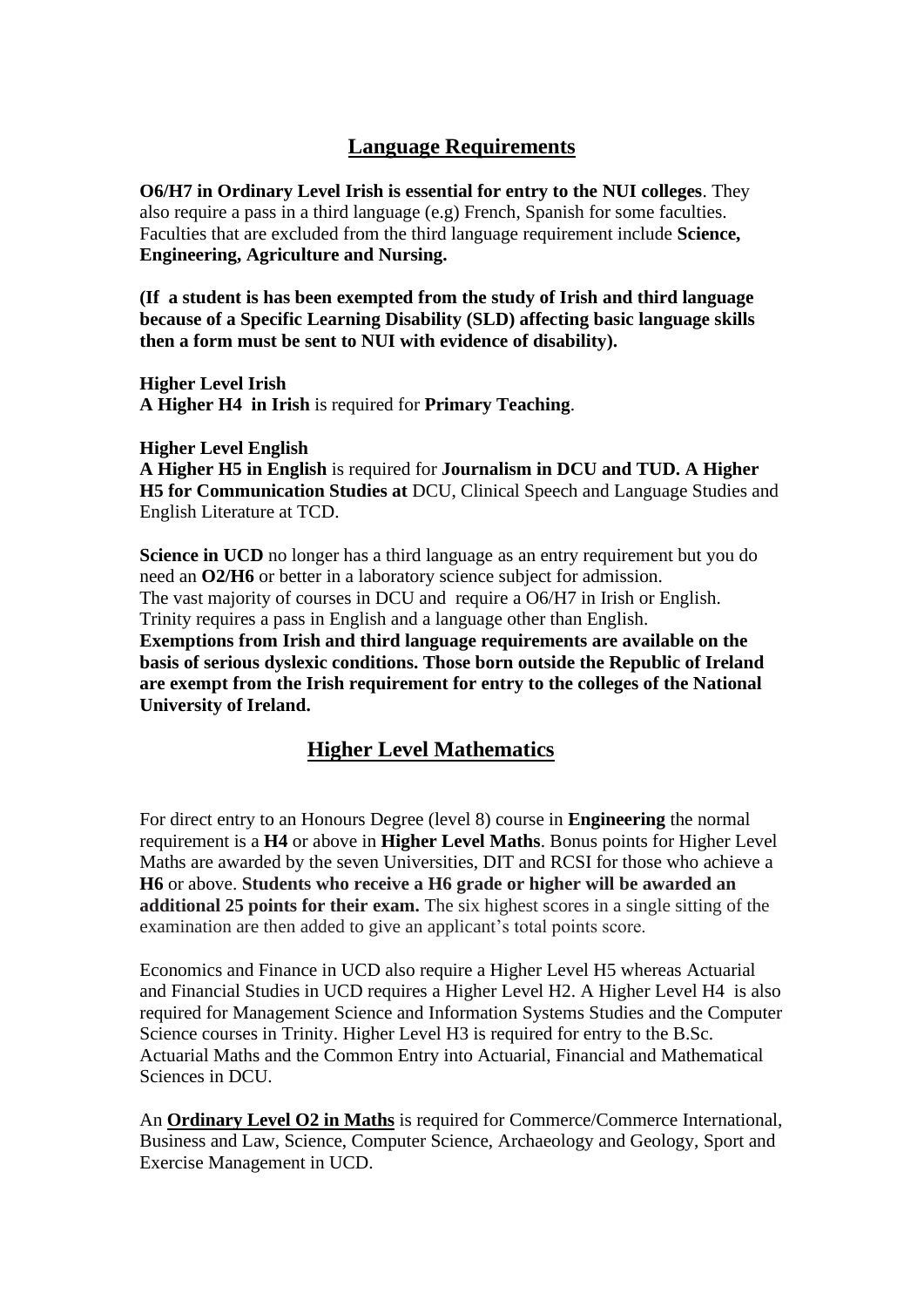## **Biology, Chemistry, Physics**

Many **Science** related courses, for example Engineering, Biotechnology and Physiotherapy have a Science entry requirement. Please check Admission Brochures and or [www.qualifax.ie.](http://www.qualifax.ie/)

**In general I would advise all students to choose at least one science subject.**

#### **Computer Science**

From 2020 the new subject Computer Science will meet the requirement for a Lab Science subject for matriculation for **Science in UCD, Maynooth and DCU. While acceptable as a subject for general matriculation, it will not meet the requirement for a Lab Science subject for matriculation in Engineering in UCD.**

#### **Medicine**

- **Trinity** has a requirement of a Higher Level grade H3 and a grade H5 in two of these.
- **UCD** has a requirement of a grade O6 at Ordinary Level in a single **laboratory** science subject, however there is a possibility of "skipping" the pre-medical year in UCD if a student offers a H5 in Higher Level Chemistry and H5 in Biology or Physics.
- **UCC** has the requirement of a Higher Level H5 in Chemistry and also a Higher H5 in either Biology or Physics.

For students applying for Medicine in the UK they should choose two of these subjects. Current advice would be to choose **Chemistry and Biology. Veterinary Medicine** in UCD requires a **Higher Level H5 in Chemistry.**

**Pharmacy** in **Trinity** also requires a Higher Level **H5 in Chemistry** (along with a Higher Level H4 in one of Physics, Biology, Maths, Geography or Applied Maths, Agricultural Science).

For **Pharmacy** in UCC the requirement is a **Higher H5 in Chemistry and a Higher H4 in either Biology or Physics.**

## **Accounting, Business, Economics**

While it is advisable for those who intend studying business, commerce or finance to choose at least one of these subjects they are not usually required for entry purposes.

## **Geography/Applied Maths.**

There is a lot of confusion surrounding this. Geography is considered a Science subject for entry only to a **small group of Trinity College courses** including **Science, Pharmacy, Medicinal Chemistry and Earth Sciences.** Applied Mathematics may be used to meet the Laboratory Science requirement for **Science** and **Archeology and Geology** in UCD**. From 2014 Geography** may be used to meet the requirement for **Science** and **Archeology and Geology ONLY** in UCD.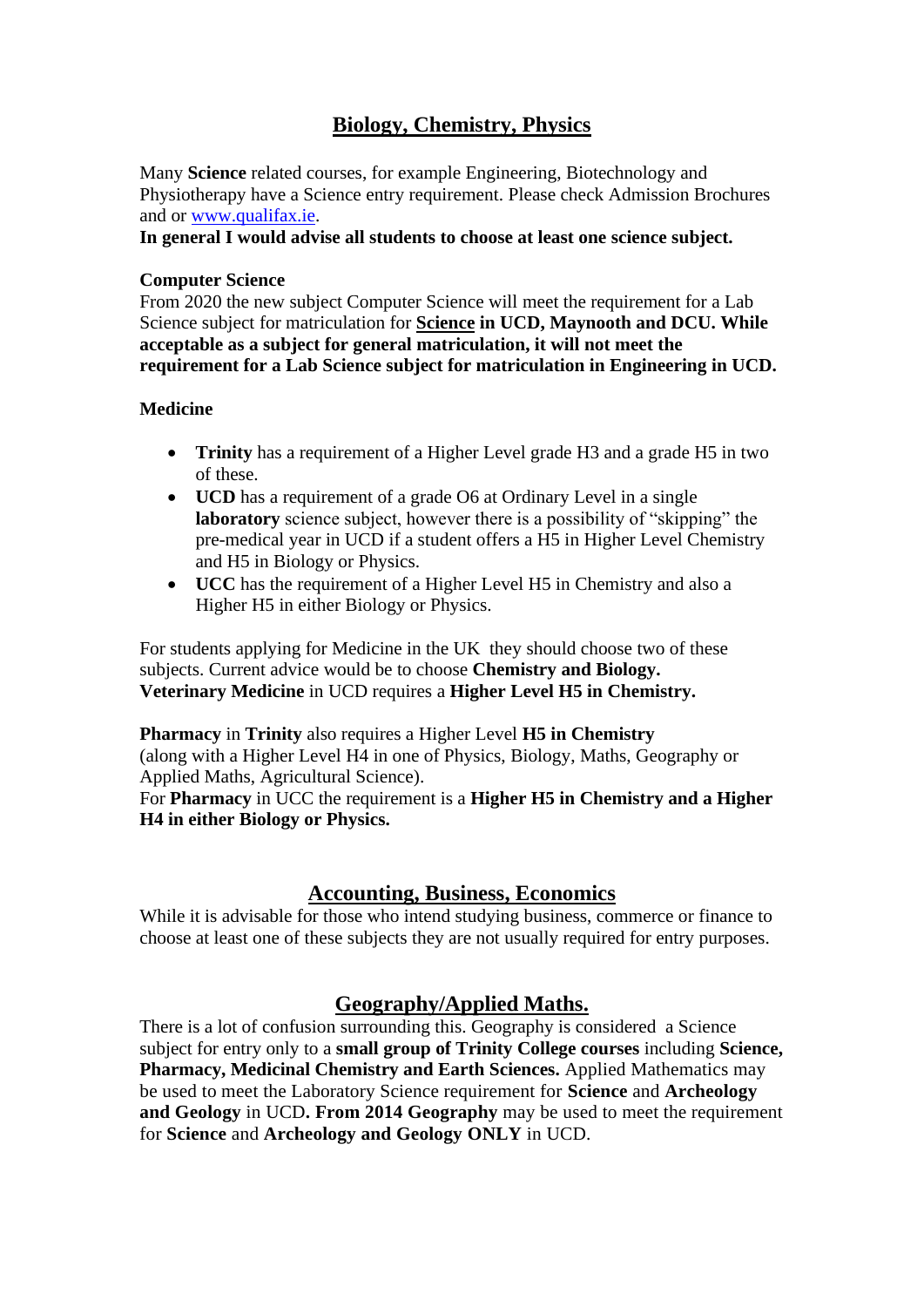#### **Other Subjects**

**Subject Choice is all about balancing what you are good at and enjoy with what**  will get you the best possible points total. To assist you in this process you should consult not only your Guidance Counsellor but also subject teachers.

#### **Keeping it simple**

Most students will choose Maths, Irish, English, and French or Spanish. To keep options open students are strongly recommended to study a science subject. This narrows the effective choice down to only two subjects. To assist with the final choices consult the entry requirements, consult subject teachers, consider which subjects are most likely to yield maximum points and discuss these with me at the subject choice meeting. **Points count, so study as many higher level subjects as possible**

**Finally:** I have tried to present the "minefield" of Course Entry Requirements in a "user friendly" way. **It is very important to note that they do change, new courses are constantly being introduced and others discontinued. Especially with the New Leaving Certificate Grading Scale, it is essential for students and parents to research and consult the prospectus for each college carefully and check the entry requirements** to satisfy yourself that the information I have provided is correct**.**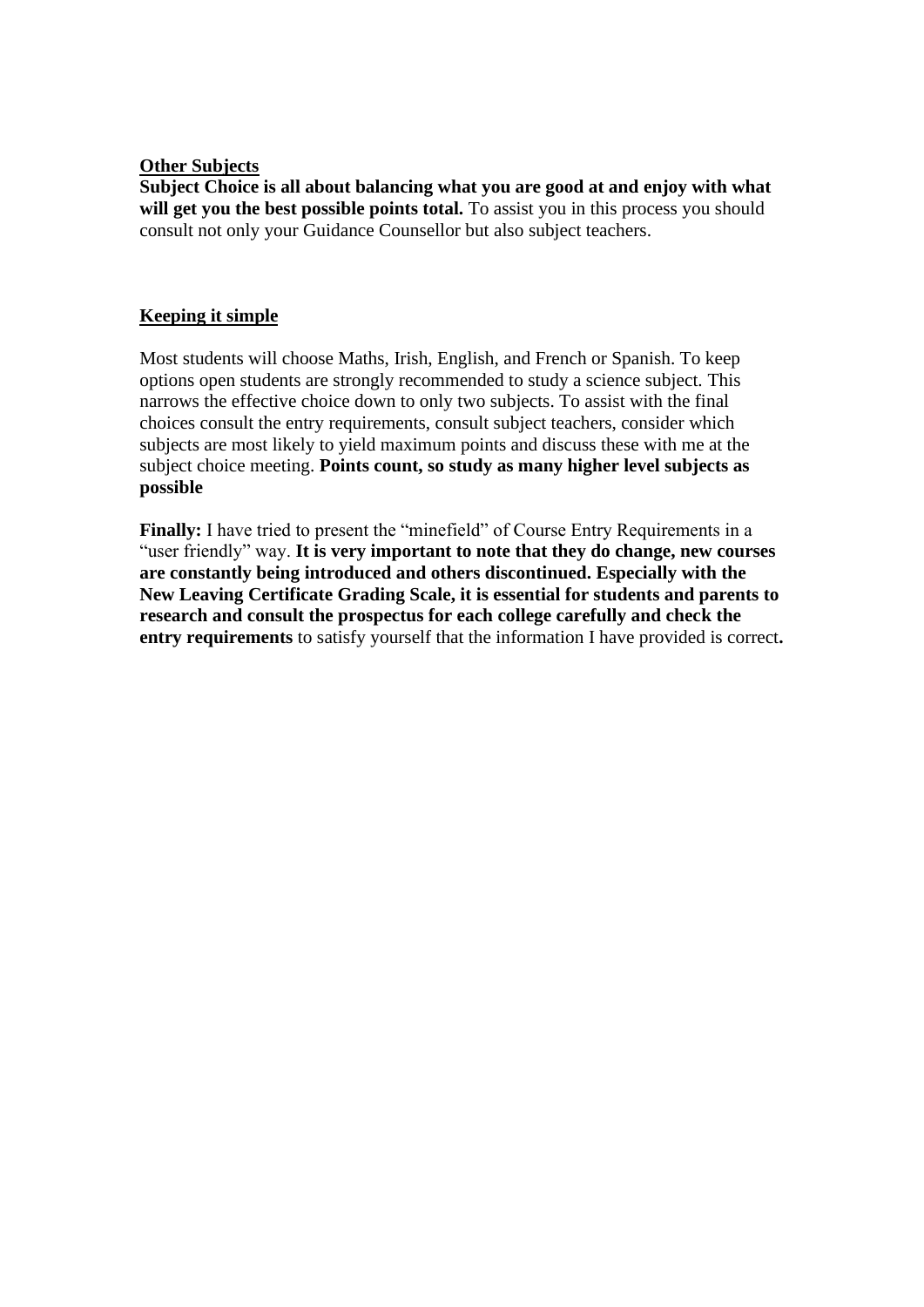## **Subject Choice Guidelines**

When choosing from the list of subject options, it is important to remember that the Leaving Certificate is a general education, and the desirability of a balanced education cannot be overstressed. Most people will change their career several times in the course of their working lives. Therefore, a future career should not be the only determining factor in deciding which subjects to choose. Many factors have to be taken into account when deciding which subjects to take. These factors include:

- Your interest or liking for a subject.
- Your aptitude towards a subject.
- The value of a subject for your own personal development.
- Whether or not it is *necessary to keep options open.*
- *Points count* so will it be a subject you can get a good grade in.
- The relevance of a subject for a particular career.
- If a subject is an *essential requirement for courses at third level.*
- If a subject will be useful for a particular course.

## **Points Requirements**

Points are calculated from your **best six subjects**. There are bonus points awarded for honours Maths. (A H6 or above in Higher Level Maths will be awarded an extra 25 points).

## **Subject Choice**

#### **Be informed!**

In making a subject choice it is important to be **informed** about the subject and what is involved in it as much as possible. For more information on all Leaving Certificate subjects:

- Reflect on your experience of this subject at Junior Cert Level
- Reflect on what was taught in the transition year module.
- Talk to individual subject teachers
- Check out [www.ncca.ie](http://www.ncca.ie/) and check syllabus/curriculum
- Browse a current textbook
- Check out [www.examinations.ie](http://www.examinations.ie/) and look at previous exam papers
- Talk to a fifth year student who is taking the subject
- Talk to a sixth year student who is currently finishing this subject.
- Watch the teachers videos.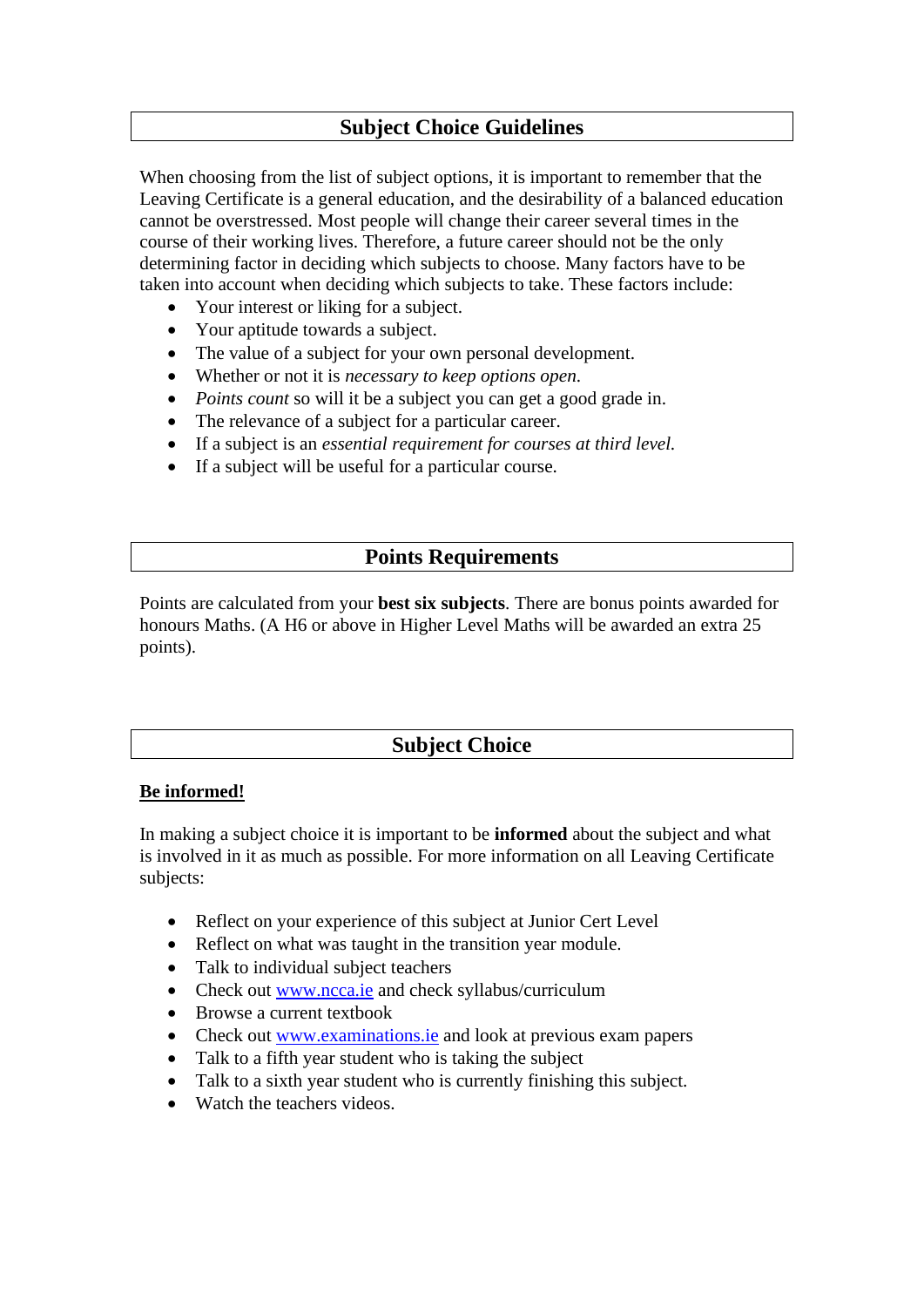#### **Physics**

Physics has a very strong **Maths Component** and requires learning off many formulae. It develops understanding of many of the ordinary things that surround us including heat, light, electricity and magnetism. It uses Maths and equations to describe and predict phenomena. Physics develops an analytical way of thinking that is very useful in *all* science courses as well as computer courses. Engineering courses have a high physics component particularly electrical and electronic engineering, Some pharmaceutical courses will involve the study of physics for example, radiography and physiotherapy.

#### **Chemistry**

Chemistry is the study of the composition of matter and the changes they undergo. The scientific principles underpinning chemistry involve everything in everyday life, from the clothes we wear to the food we consume, the materials we use, the DVD we watch – absolutely everything around us, including everything we are made of. It is very useful for *all* science courses as well as engineering courses and all medical and pharmaceutical courses. Please note if a student is likely to study science or engineering or a medical course, it is highly unlikely that he will be able to avoid Chemistry or Physics at third level. Chemistry is seen as an important component in medicine, pharmacy and veterinary science. Indeed Chemistry is compulsory for Veterinary in UCD and Human Nutrition and Dietetics in DIT and will reduce a medicine degree by one year in RCSI and UCD. If applying for Medicine in the UK Chemistry is a must.

Biology is the science of all living things. It includes the study of the main systems in the human body, which is very useful in terms of general knowledge relating to health issues. It forms the knowledge base for many science based courses including Nursing, Medicine, Physiotherapy, Dentistry, Veterinary, Genetics, Environmental Science, Food Science and many other technology based courses. It would be a mistake to view Biology as an easier subject than Physics or Chemistry. Doing well in **Biology requires a good memory and a willingness to** *learn off***.**

If you are sure that you will be doing some form of science/technology/engineering course it is recommended that you take two sciences.

**Taking no science subject for the Leaving Certificate can rule out a large number of third level courses.**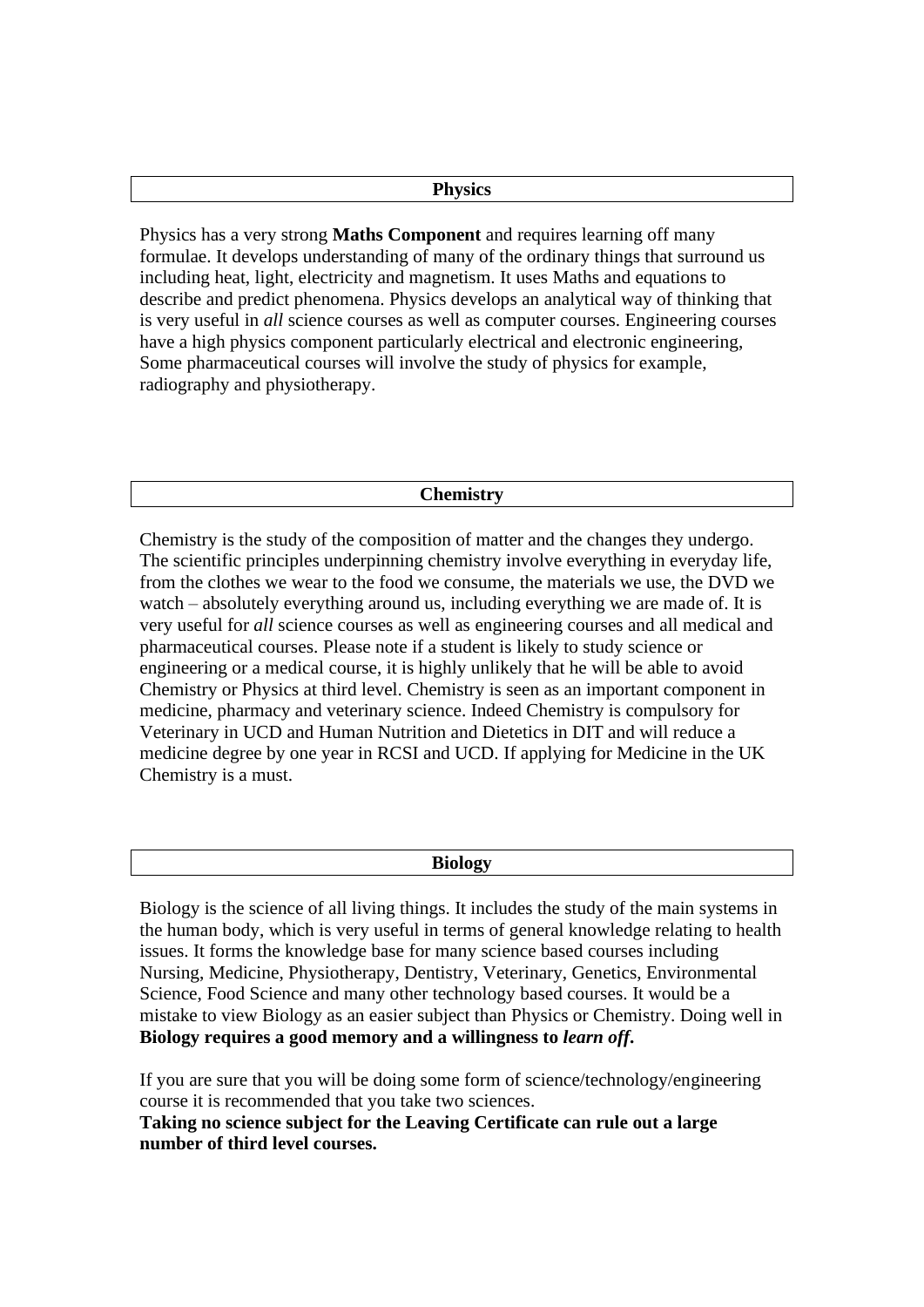#### **Business**

Business is concerned with understanding the environment in which business operates. It covers areas such as consumers, producers, investors, employers, employees, industrial relations, entrepreneurial skills, management, human resources, marketing, and the different types of business. Students will learn to make informed business decisions, understand the structure of management, use commercial principles and knowledge, and appreciate the ethic of business. In addition students will practice communication, literacy, numeracy and problem solving skills. This subject is very similar to the Junior Cert business (without the bookkeeping component) and is very useful for careers/courses in Marketing, Commerce, Finance, Accounting, Actuarial Studies.

#### **Accounting**

The Leaving Certificate Accounting Course is the same syllabus for both Higher Level and Ordinary level. **The difference being not the type of questions being asked but the level of difficulty of the questions.** While it is a practical subject, more and more theory is being asked and cannot be ignored.

The double entry bookkeeping that was done in the ledger/record books in Junior Cert is **not** on the course.

At Leaving Certificate level analysis and interpretation of accounts is a core activity. It requires the student to think in an analytical, mathematical and logical manner. Although it is not an essential requirement for any business course, it can be useful for those wishing to pursue any third level business related course as most business courses will have an accounting component. It is also useful for careers/courses in banking, insurance and actuarial studies.

There are 12 different areas of accounting on the course (five of which are based on the Trading, Profit and Loss account and Balance sheet covered in Transition year)

- 1. Trading Profit and Loss Accounts (as done in Junior Cert and Transition year but with more adjustments)
- 2. Ratios/interpretation of accounts (as touched on in Junior Cert)
- 3. Budgeting
- 4. Costing
- 5. Cash flow Statements
- 6. Incomplete Records
- 7. Service firm/Club/farm accounts (As done in junior Certificate but with a Deeper Understanding required)
- 8. Control Accounts
- 9. Depreciation/revaluations
- 10. Correction of Errors and Suspense
- 11. Publish Accounts (another form of trading Profit and Loss accounts)
- 12. Tabular Statements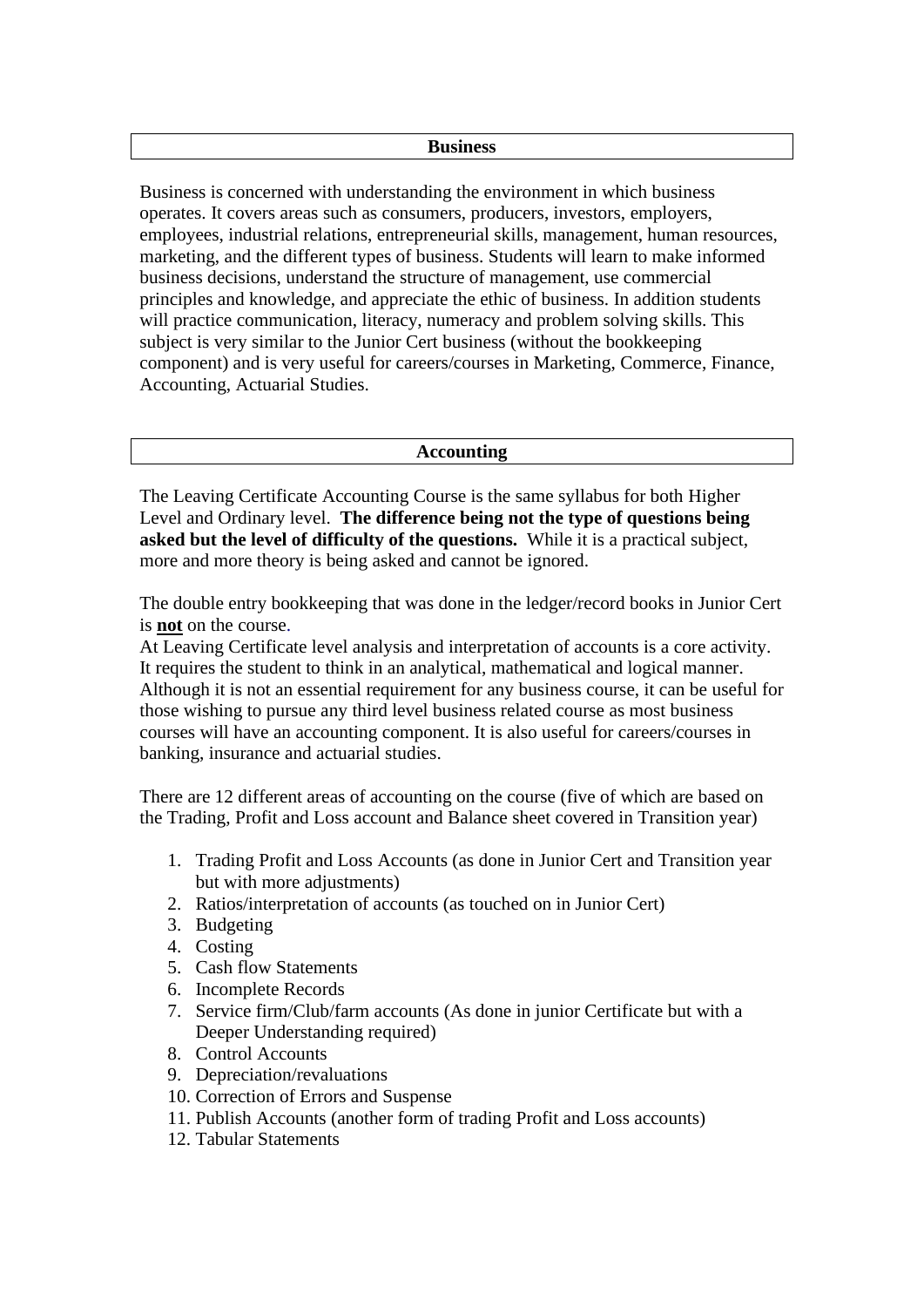#### **Economics**

Economics is the study of how markets operate, international trade, inflation, national debt, unemployment, taxation, interest rates, government policy and the principles behind how a modern economy operates. There is no difficult leaving Cert Maths in Economics but students need to have the ability to think clearly and logically and be able to comprehend abstract ideas. A lot of material is represented graphically and theoretical aspects of the course are then related to current situations in the real economy. All business courses contain an economics component. Economics is useful for courses/careers in business, accounting, the civil service and banking. Economics also develops critical thinking and analytical skills that are useful in Journalism and Law.

#### **History**

One of the main skills developed during the study of History is acquiring a critical approach to information. You will learn to develop an informed opinion about issues. You will also learn to recognise the complexity of issues and the need for balance when dealing with controversial and important events. You will learn to see issues from a wide variety of perspective (e.g. Political, social, economic) and learn to support an argument, organise ideas, express clear opinion and reach balanced conclusions. Reading and essay writing are central to this subject.

There are five sections in Leaving Cert History.

- The Research Report
- The Documents based question
- Irish History 1912-1949
- Northern Irish History 1949-1992
- European History 1920-1945

**The Research Report** is worth 20% of LC and can be based on any topic of your choice. The Research Report is submitted to the State Examinations commission in April of your Leaving Certificate year.

**The Documents Based Question** tests your skill of comprehension and criticism on two contemporary original historical sources. The SEC prescribe the topic of study and for your LC year group the topic is The collapse of European colonial empires. There are thee specific case studies:

- British withdrawal from India 1948
- The Katanga (in Congo) Succession 1961
- Race relations/ riots in Paris in the 1980s

**'The pursuit of sovereignty and the impact of partition, 1912-1945'** covers the topics:

- 1916 / War of Independence to the Treaty,
- the role of W T Cosgrave and Eamon de Valera,
- Ireland during WWII.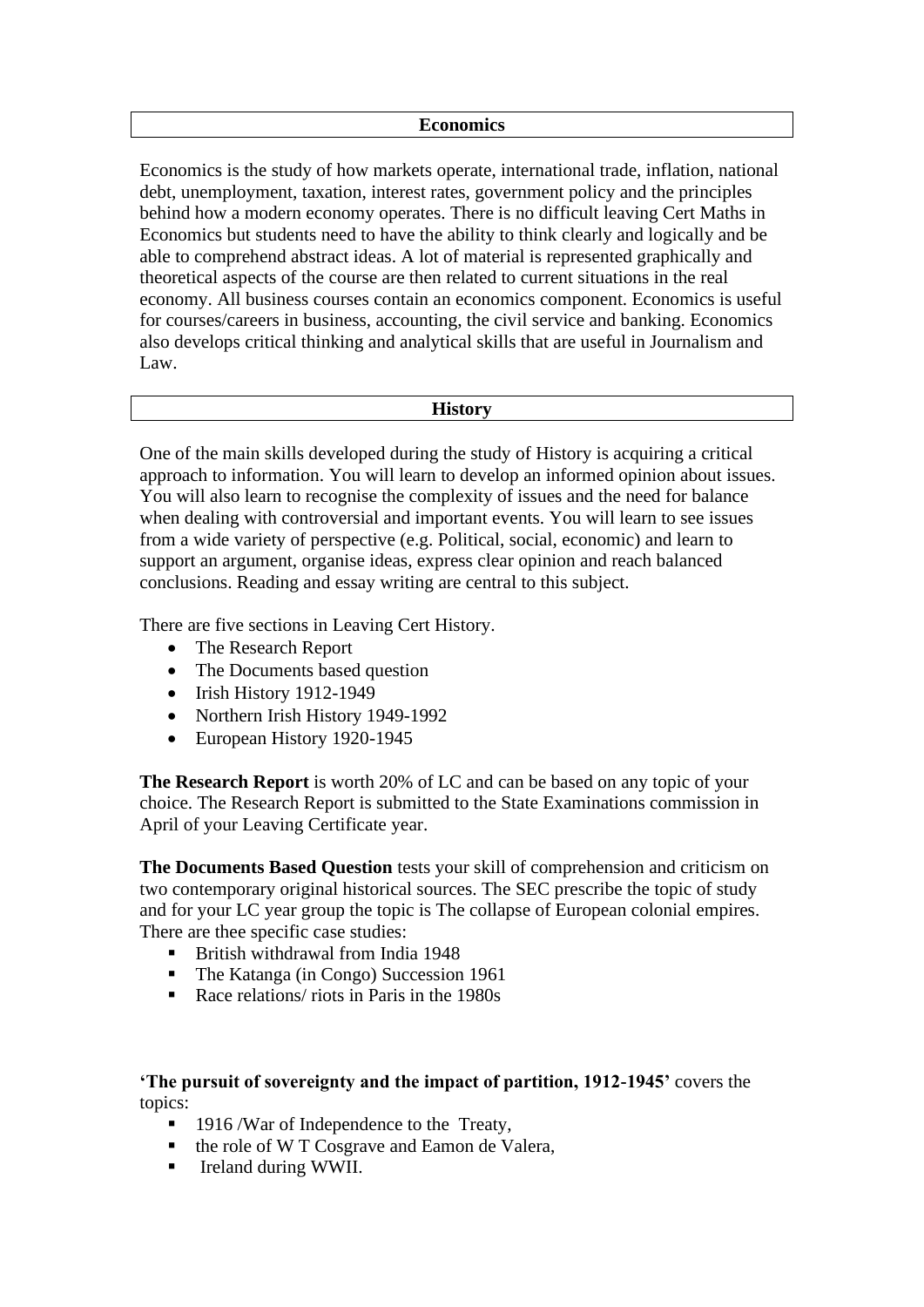#### **'Democracy and Dictatorship in Europe 1920 -1945'** covers the topics:

- Hitler and the NAZIs/ Mussolini/ Stalin in USSR
- **•** Propaganda and the Nuremberg Rallies
- Life between the wars

#### **'Northern Ireland politics and society, 1945-1992'** covers the topics

- Civil Rights/ Provisional IRA/ British Army
- The Apprentice Boys of Derry and the start of 'the Troubles'
- The Sunningdale Agreement and the collapse of the power sharing executive, 1974

The last three topics are examined by an essay question in the LC. There are four essay questions in each module and you have to write one essay for each module ie three essays.

History suits:

- $\checkmark$  those who are curious
- $\checkmark$  those who are interested in the news and current events (today's news is tomorrows history)
- $\checkmark$  those who are good at English
- $\checkmark$  those who enjoy history documentaries/ films

What good is History? History teaches you.....

- o to think critically and construct logical arguments
- o to recognise bias and to 'interrogate the evidence'
- o to write in a structured way
- o nearly everyone has an opinion on History you will never be lonely

Career options for history graduates include Journalism, Law, Politics, Education Public Service – especially The Diplomatic Service.

#### **Agricultural Science**

Agricultural science looks at the science behind farming. Students study many areas including animal diseases, crops, farm machinery, animal production and genetics. It is currently the only leaving cert science subject with a coursework component. This project comprises 25% of the overall grade with the exam comprising the remaining 75%

Practical work is heavily encouraged and students undertake practical experience of agriculture through trips to the ploughing championship as well as farm walks at UCD Lyons estate. The subject also compliments students who study biology and geography as there is a substantial overlap between the these subject areas. This is an excellent subject for students who enjoy practical work and want to understand agriculture and its role in society better.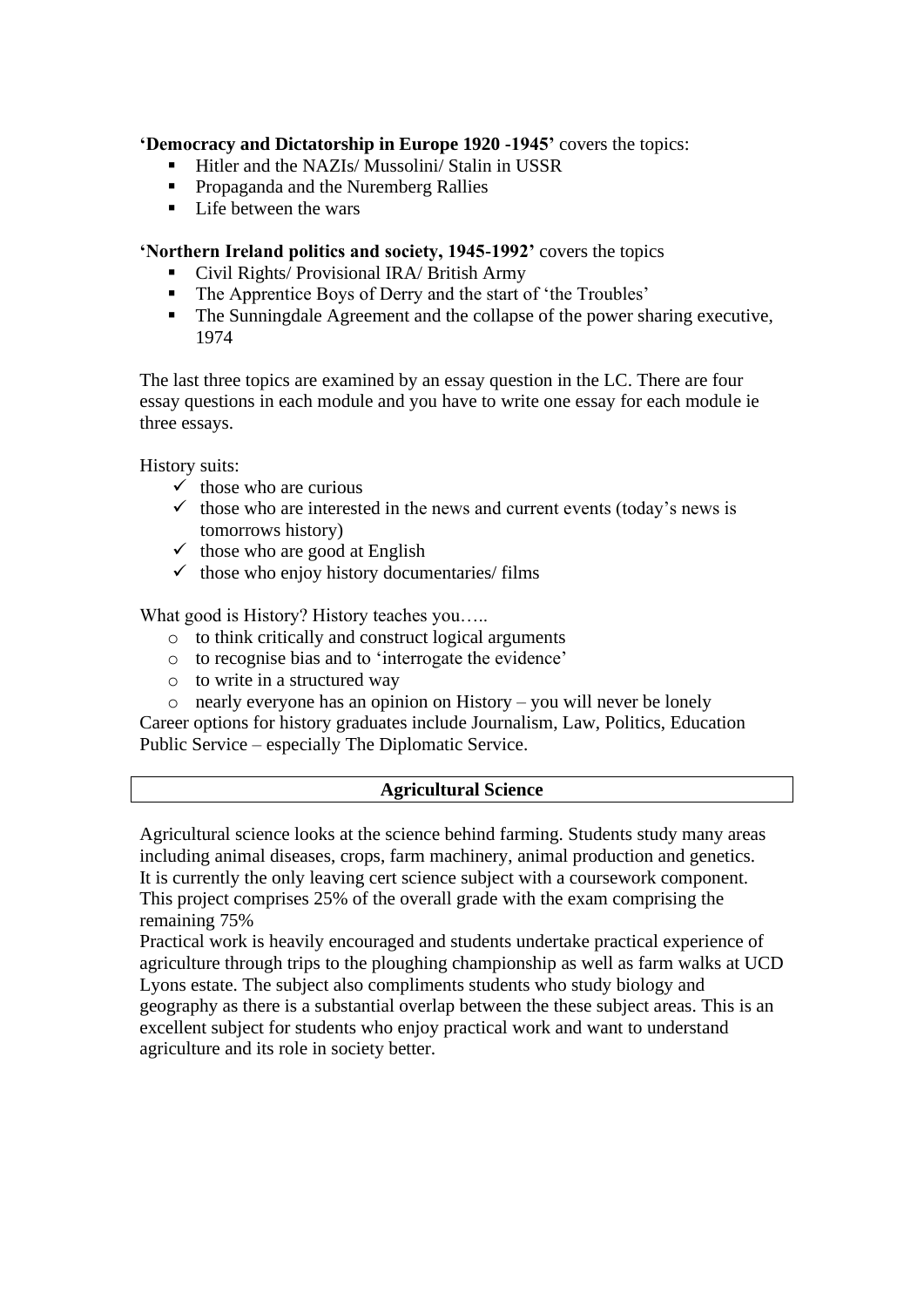#### **Geography**

Geography is one of the optional subjects for the Leaving Cert but as you have all done it for the Junior Cert it is one that you are familiar with. The course builds upon the Junior Cert and assumes a good knowledge of the Junior Cert material but it is done in more detail. Some chapters are not done in the same way or left out altogether: for example, in the Junior Cert you had to learn about how the weather operated whereas for the Leaving Cert you only need to recognise the symbols on a weather chart and say what kind of weather will occur. Population and settlement are also left out.

The course is divided into several sections but the ones we do are as follows:

- **A. Physical**
- Plate tectonics, Volcanoes and **Earthquakes**
- Rocks
- Folding and Faulting
- Weathering
- Karst regions
- Rivers, Seas, Glaciation and Mass Movement
- Maps & Aerial Photographs
- Weather charts

#### **C. Economic**

- How do we measure development?
- Levels of economic development
- The global economy
- The effect of the E.U. on Ireland
- The environment
- **D. Geoecology** (Higher Level Question)
	- Soils
	- Deserts

#### **E. Fieldwork Project** (20%)

Sections A-D have three questions each in the exam but only one from each section may be answered. Each question has three parts while the Higher Level Question is a long answer and there is only one of those to be done. There is also a short question section. The Fieldwork Project is carried out in September/October of Sixth Year which involves going out of the school to measure some things – usually in a good sized river. There are at least two attempts at writing it up afterwards and it is formally written up in May of Sixth Year.

Please be aware that doing geography as an extra subject in the Institute or elsewhere is not an option as the Project has to be done in your normal school and the Institute cannot verify it for the Examinations Commission.

Talk to the Fifth or Sixth Years and look at the books they are using. It would be a good idea to talk to the teachers who are teaching the Leaving Cert program as they can tell you more about it.

- **B. Regional**
	- What are regions?
		- Ireland Dublin & Western Region
	- Paris Basin & Mezzogiorno
	- South-west U.S.A.
	- Regional changes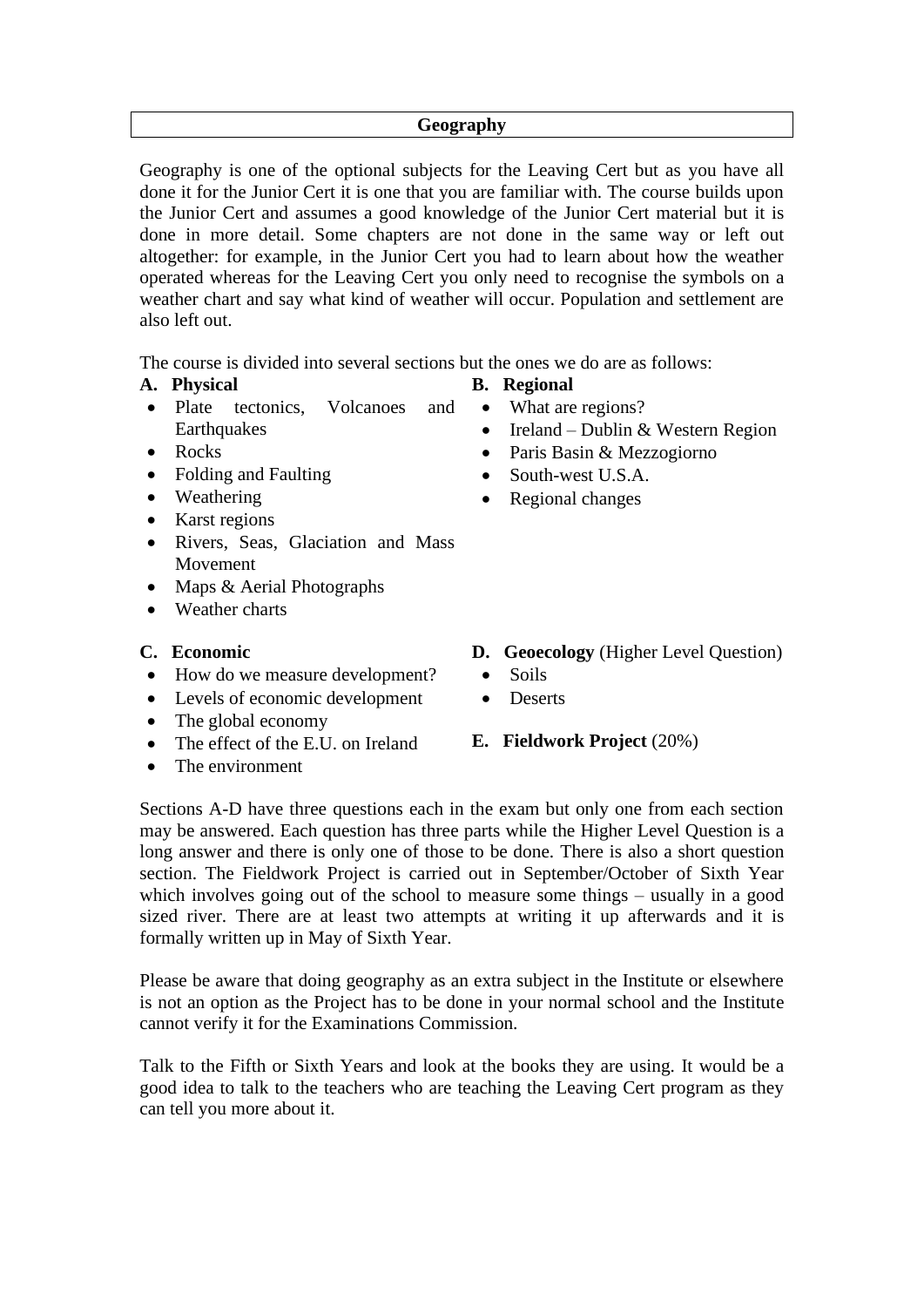#### **Home Economics**

The Home Economics syllabus consist of a core and three electives

The core consists of three areas Food studies – 45% Resource Management and Consumer Studies – 25% Social Studies – 10 % One elective is also chosen – 20% Home Design and Management elective or Social Studies elective chosen.

#### **Food Studies**

This area includes study of (1) Nutrients and food choices (2) Diet and health (3) Preparation and processing of food-Practical cookery classes held frequently to allow students to develop skills in the preparation, cooking and presentation of food.

#### **Resource Management**

This area includes study of (1) components of management, management of household financial resources, housing, household technology and a very short section on textiles.(2) Consumer studies – rights/responsibilities and consumer protection.

#### **Social Studies**

This area includes study of sociological factors affecting the individual and the family – family structure, marriage, marital breakdown, family protection.

#### **Electives**

**Home Design and Management** – House building and design, interior design, energy-efficiency, electricity, heating, lighting, ventilation and water. **Social Studies** – Education, employment, poverty, leisure and social change.

#### **Assessment**

Written examination – 80% Practical coursework journal – 20%

This journal is a written record of five practical cookery classes and investigation carried out on specific assignments set by the State Examinations Commission **Careers** – Dietetics, food chemistry, food technology, food research, new product development, chef, catering industry, hotel and restaurant management, microbiologist, health promotion, health inspector, interior design, quality control.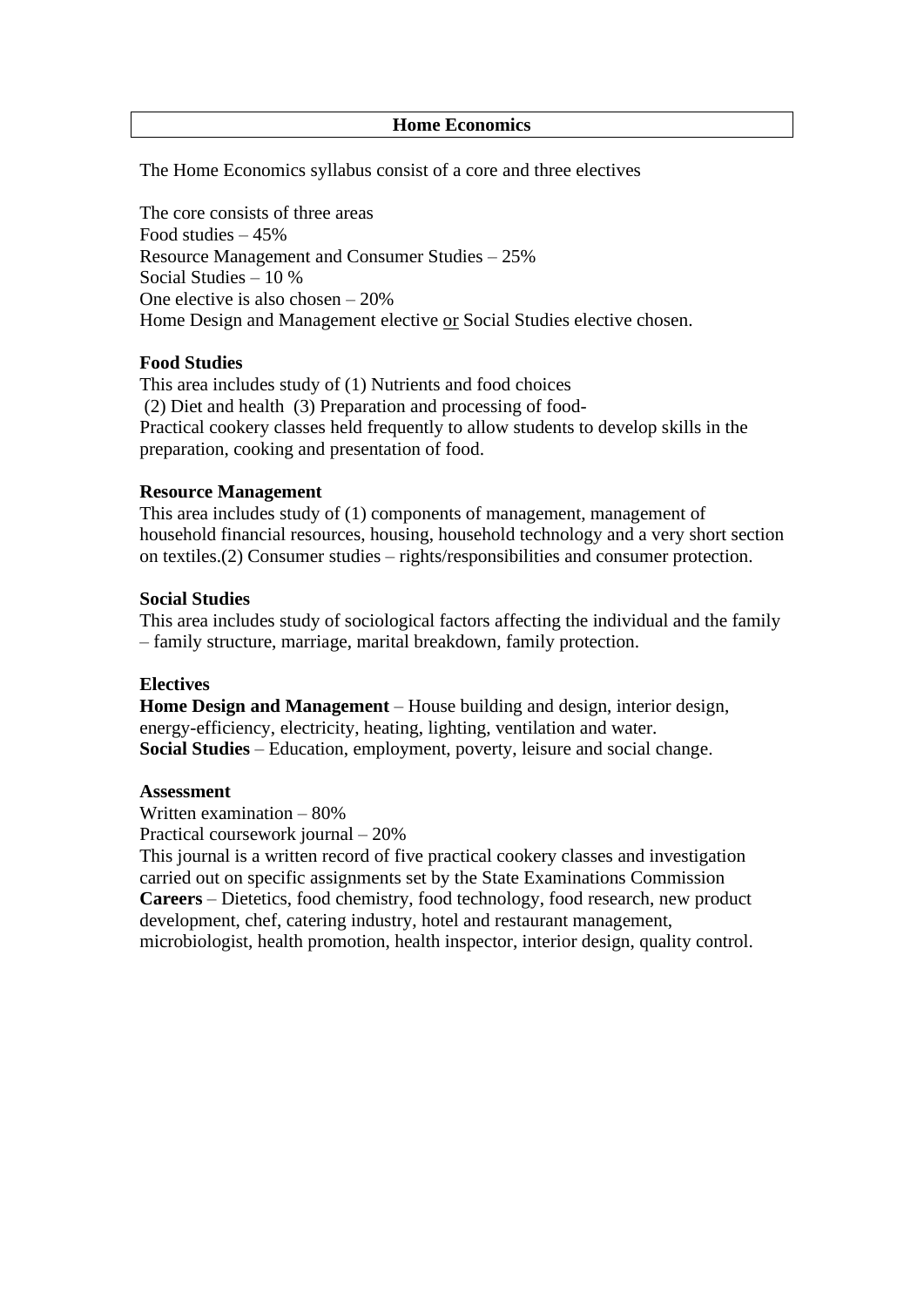#### **Structure**

Politics and Society is organised in four strands, each structured around key concepts. These are:

**Strand 1** Power and decision-making **Strand 2** Active citizenship **Strand 3** Human rights and responsibilities **Strand 4** Globalisation and localisation

**Strand 1** addresses foundational concepts in the study of Politics and Society and should be studied first.

**Strand 2** has a strong focus on some of the key skills relevant to Politics and Society: skills in coming to reflective and informed decisions through debating and discussing ideas with other people and skills in being an effective active citizen.

**Strands 3 and 4** provide opportunities to apply the foundational concepts and skills of Politics and Society in increasing depth.

A number of features also permeate these strands. They are:

- the discussion of the local, national, European and global dimensions of the issues studied
- the exploration of the similarities and differences in social and political practices around the world
- the analysis and interpretation of qualitative and quantitative social and political research data
- the use of active, participatory, democratic and discursive practices in teaching and learning.

Politics and Society is characterised by an exploration of different ideas about the most appropriate means and ends of human participation in civic, social and political life. Learners take certain issues and look at them in their own local context, then also consider them in a broader context: through this they engage in comparative study. Over the course of their studies, learners will engage with a balance of national, European and wider-world contexts and with both qualitative and quantitative data. This means that many of the topics addressed in Politics and Society follow a common structure:

- Learners can begin to engage with a topic through exploring how it applies to their own lives or to a context that is meaningful to them.
- They can then explore this topic in more detail through applying a range of different arguments to their context
- in doing this they can develop their skills of discussion and debating and of analysing information; using these skills, they can come to conclusions
- they can compare their own context to another context at national, European or global level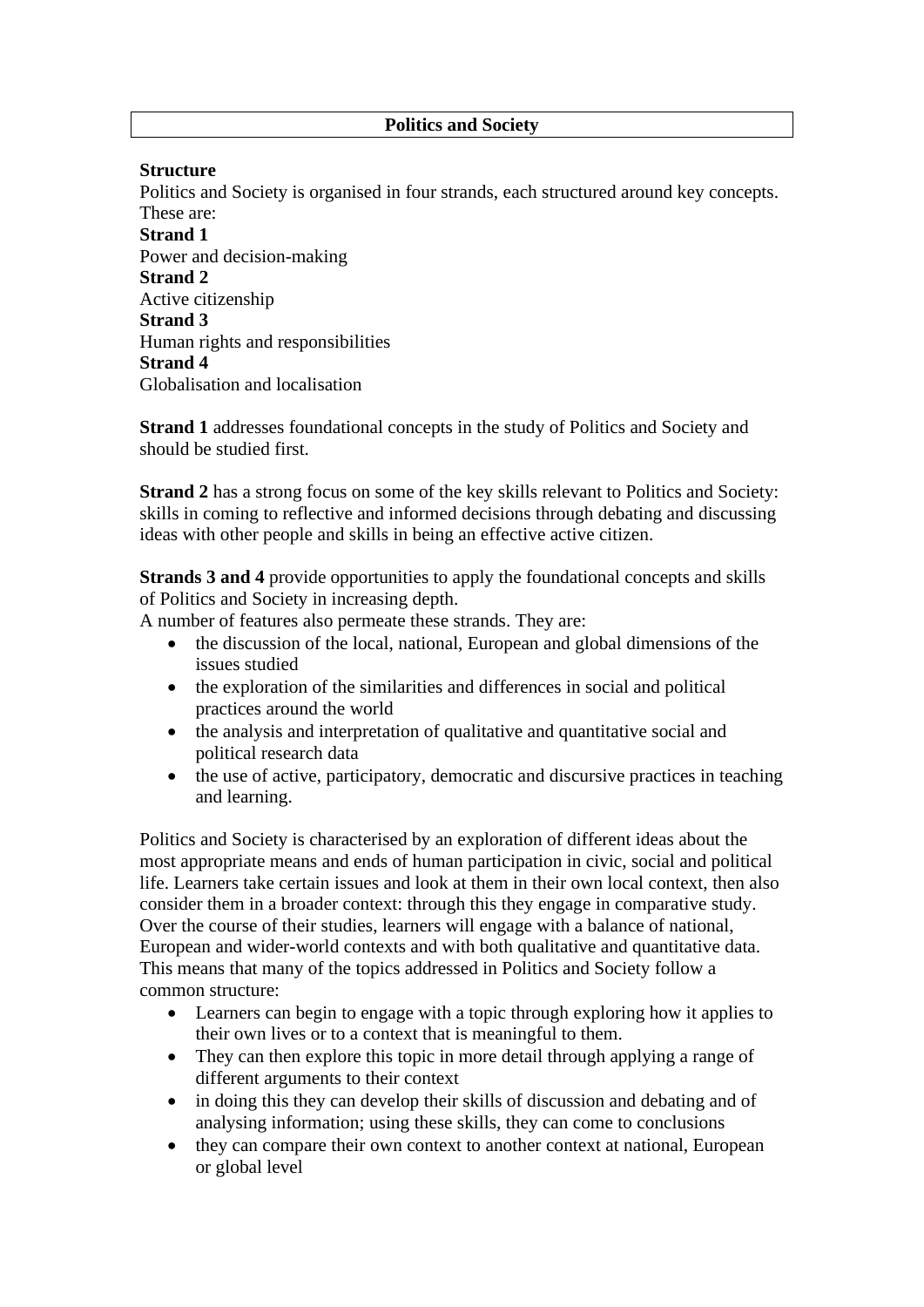• they can explore how various activists and thinkers have contributed to the development of some of these key ideas.

One of the features of Politics and Society is that learners will engage with the ideas of a range of thinkers, activists and writers on social and political issues. Those studying at Higher level will be able to identify some specific writers and the contribution these writers have made to social and political thought. The writers selected in the specification include women and men from Ireland, from Europe and from the wider world. Contemporary writers are included as well as more historical figures. It is not intended that these would be regarded as the definitive selection of great thinkers in the field. Rather it is intended that they would demonstrate some of the diversity of, and ongoing change in, thinking on social and political issues.

#### **Religion**

Religious Education explores issues of relevance in an informed and academic way, issues such as – meaning and values, the nature of morality, the development and diversity of beliefs, the principles of a just society and the implications of scientific progress. Religious Education offers deep insight into the evolution of religion since ancient times. This will inform your understanding of modern culture. Religious Education examines the Christian tradition as well as other traditions. This is particularly important for people who intend to travel to other cultures and to those who wish to understand and appreciate the richness of faith traditions in Ireland and abroad. Students who have studies R.E at Leaving Certificate level have learned to be critical thinkers, independent, objective, open-minded, balanced, informed and focused, yet aware of a variety of perspectives. In addition they also develop the skills of research, communication and to analyse issues, trends and problems in an unbiased manner. These skills are valued in a number of professions, including the fields of education, teaching (at both Primary and Post- Primary), Law, Journalism, Human Resources, administration, civil service and many others occupations.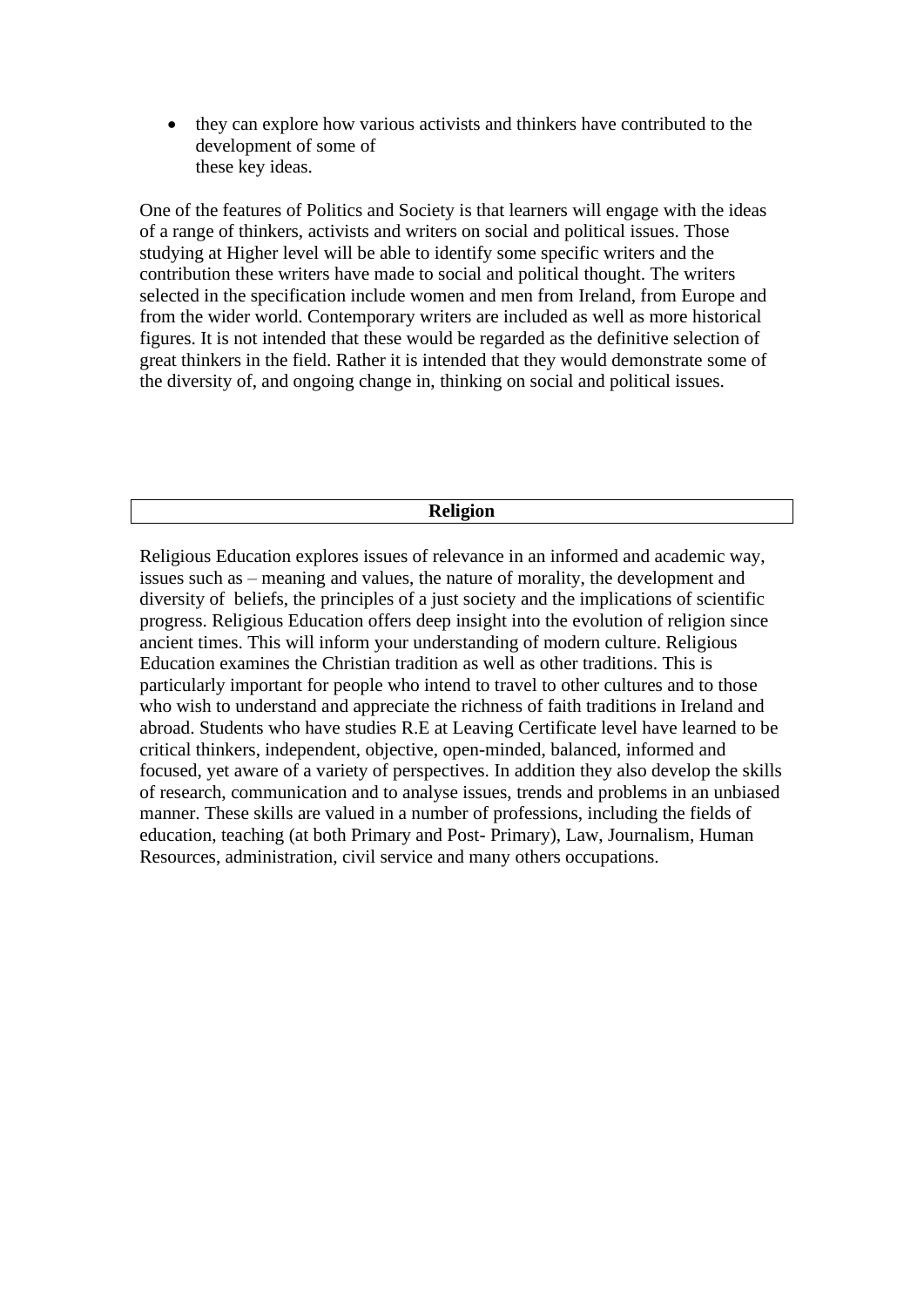Music is normally only taken by those who have studied it at Junior Certificate level. In addition, it would be important to have developed a natural liking and aptitude towards music. The Leaving Certificate Music syllabus provides continuity and progression from Junior Certificate Music. The general aims and overall shape of both is broadly similar. In providing the musical knowledge, understanding, practical competencies and attitudes appropriate to their age, abilities and interests, the syllabus caters for the varying needs of all students including those who wish to pursue further studies in music.

The content of this syllabus involves a series of interrelated musical activities within each of the three core areas of musical experience - performing, composing and listening.

In performing, students may choose from a variety of individual and/or group performing activities.

In composing, students may select from a range of prescribed exercises or, at higher level, choose to present free composition in part fulfilment of the composing requirement.

The listening component spans different musical periods, styles and genres. Students study

- prescribed works
- Irish music
- aural skills
- a special study topic (a higher level specialism in listening)

Students may specialise in one of the three areas of musical experience. The structure of the syllabus allows them to undertake 50% of their work in the musical activity that best suits their interests and talents. The syllabus content allows for considerable diversity in the choice of teaching materials and approaches. All musical genres are encouraged.

Leaving Certificate Music is examined at two levels, Ordinary level and Higher level. The modes of assessment include

- a practical examination in individual and/or group performing
- a combined aural and written examination in composing and listening to music.

Higher level students whose specialist option is composing will also present samples of their work for assessment.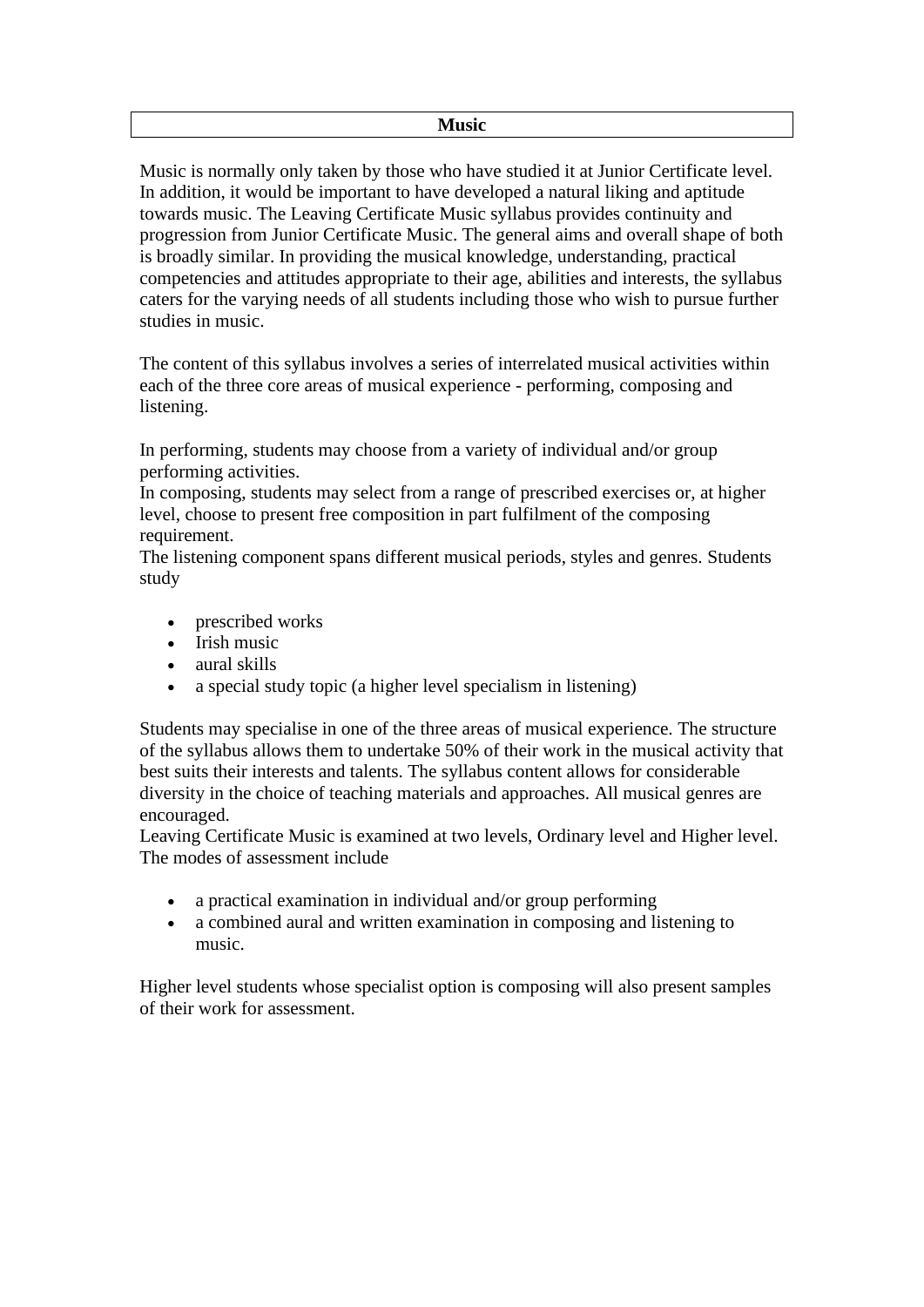#### **Design and Communication Graphics**

Design and Communication Graphics provides students with the opportunity for visualizing and comprehending information presented verbally or graphically. Problem solving and creative thinking skills are developed through the analysis and solution of both 2- and 3-dimensional graphics. Graphics and design are communicated using freehand sketching skills, traditional draughting equipment and CAD.

The aims are:

to develop the practical and cognitive skills of;

- Graphic Communication
- Creative Problem Solving
- Spatial abilities / visualisation
- Design Capabilities
- Computer Graphics and CAD Modelling

There are three areas of study:

 $(A)$ 

- Projection Systems
- Plane Geometry
- Conic Sections
- Descriptive Geometry of Lines and Planes
- Intersection and Development of Surfaces

(B)

- Graphics in Design and Communication
- Communication of Design
- Freehand Drawing
- Information and Communication Technologies

Optional Areas of Study ( Any Two )

- Dynamic Mechanisms ( Gears, Cams, and Linkages )
- Structural Forms
- Geologic Geometry (Mining, Earthworks for Roadways)
- **Surface Geometry**
- **Assemblies**

#### Assessment:

1. A student assignment / Design brief. ( 2009-Docking Station. 2010-Game Controllers. 2011 Sat Nav)

This accounts for 40% of the marks of which CAD form a significant and compulsory component.

- 2. A terminal exam paper ( 60% of the marks )
- This is a three hour paper at higher level.

The software used is called Solidworks.

This is a 3D modelling package and is available to all students doing DCG for home use.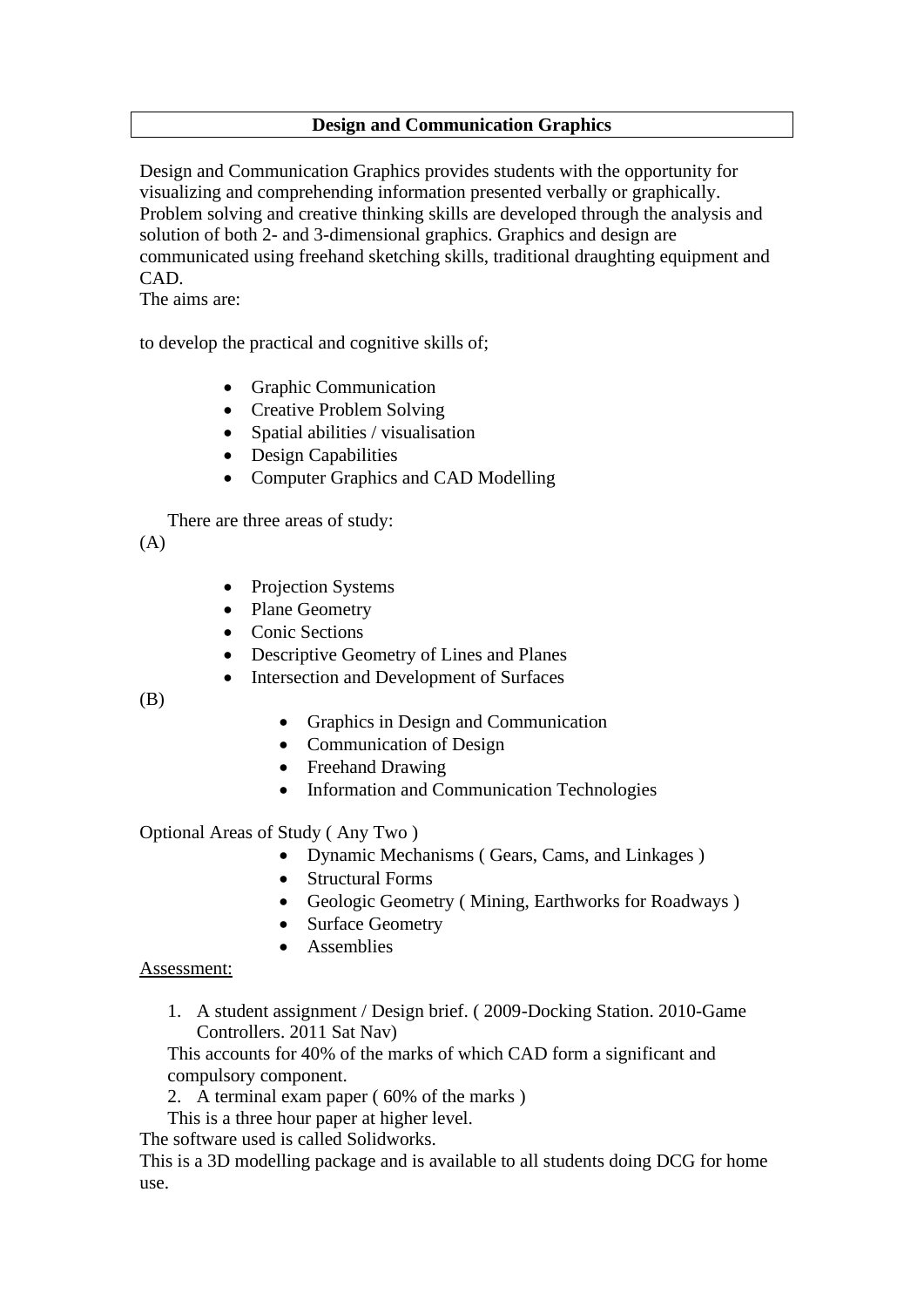#### **Construction Studies**

Construction Studies introduces students to the knowledge and skills associated with construction technology and construction materials and practices. This is achieved through theoretical study and integrated practical projects which provide a basis for the thorough exploration of materials and processes. If you enjoyed woodwork up to third year or found the transition year module interesting, you will enjoy construction studies.

#### **Content - Part I - Construction Theory and Drawing**

- General principles
- **Substructure**
- Superstructure
- Internal construction
- Services and external works
- Heat and thermal effects in buildings
- Illumination in buildings
- Sound in buildings

#### **Part II - Practical Skills**

- Tools
- **Processes**

#### **Part III - Course Work and Projects**

- Workshop/laboratory experiments
- Student projects

Construction Studies is assessed at both Ordinary level and Higher level by means of a terminal examination paper, a practical test and a student project.

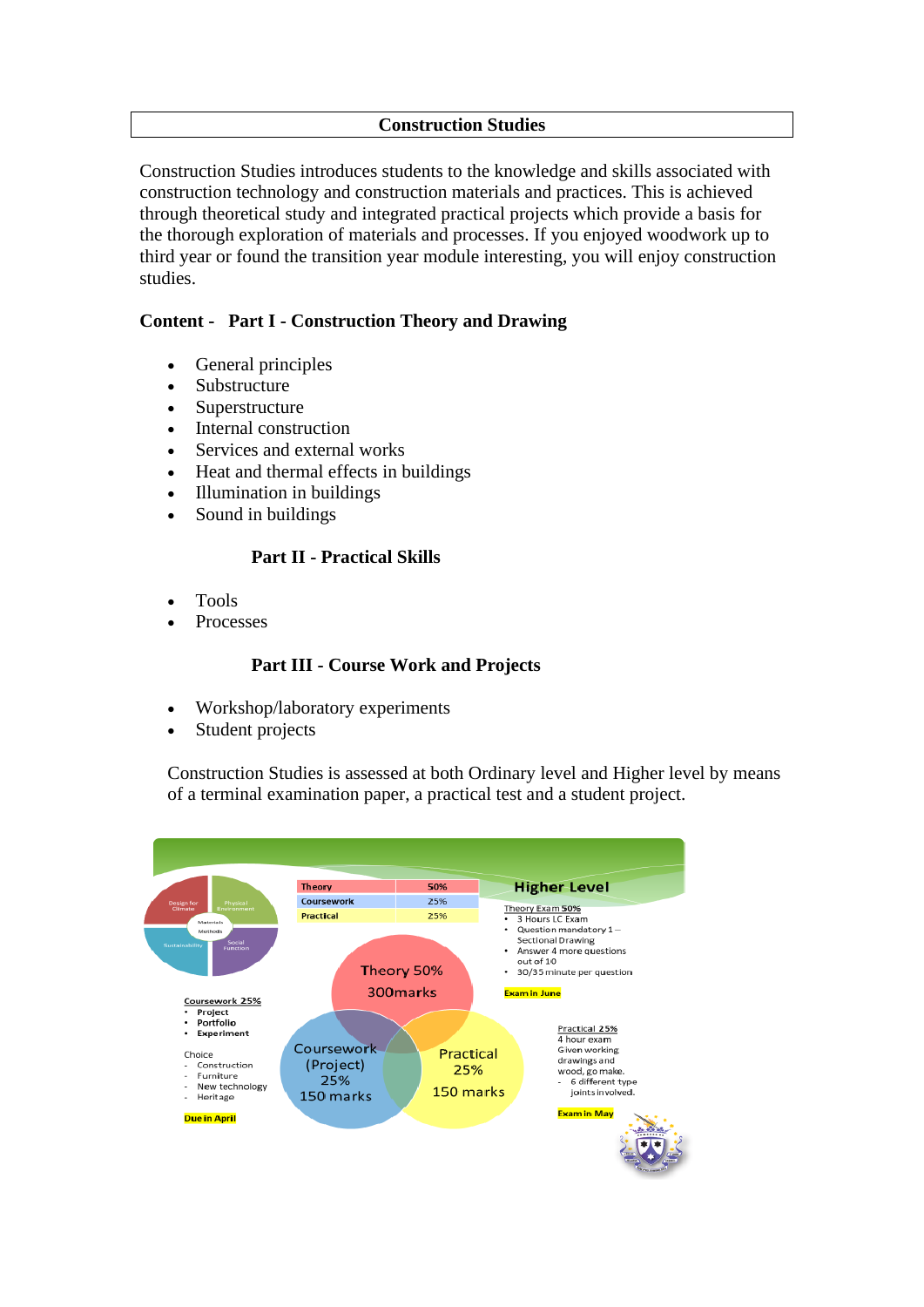Art is normally only taken by those who have studied it at Junior Certificate level. In addition, it would be important to have developed a natural liking and aptitude towards art. Although Art is not a necessary requirement for third level course it is highly recommended for those intending to do an Art course particularly those that require a portfolio. Art will lay a solid foundation for many third level courses including graphic design, advertising, architecture, and Industrial design. Preparation of a portfolio should not be left until  $6<sup>th</sup>$  year. Art can be used to replace the basic requirement of a language in the National College of Art and Design. Art is useful for careers/courses in architecture, graphic design, photography, advertising, media production and areas of design such as painting, interior design, fashion design and graphic design.

All students, both Ordinary and Higher level, follow a common course. The practical work can include Life Sketching, Still Life, Imaginative Composition, Design and Craftwork.

The History of Art and Appreciation is a broad course covering Irish and European Art, and also Art Appreciation. It requires looking at artworks through the use of reproductions, slides and art galleries, reading books and writing essays on different subjects. It is assessed at two levels, Ordinary Level and Higher level

The standard and quality of work determine the difference in levels. The modes of assessment include:

- Three practical examinations carried out in May. These are;
	- o Life Sketching
	- o Still Life or Imaginative or Abstract Composition
	- o Design or Craftwork

All three examinations have papers to help with the preparation of ideas, research, design and materials.

A written examination, involving some sketches, of Art History and Appreciation in June. Three questions are answered, one each on Irish, European and Appreciation of Art in two and half hours.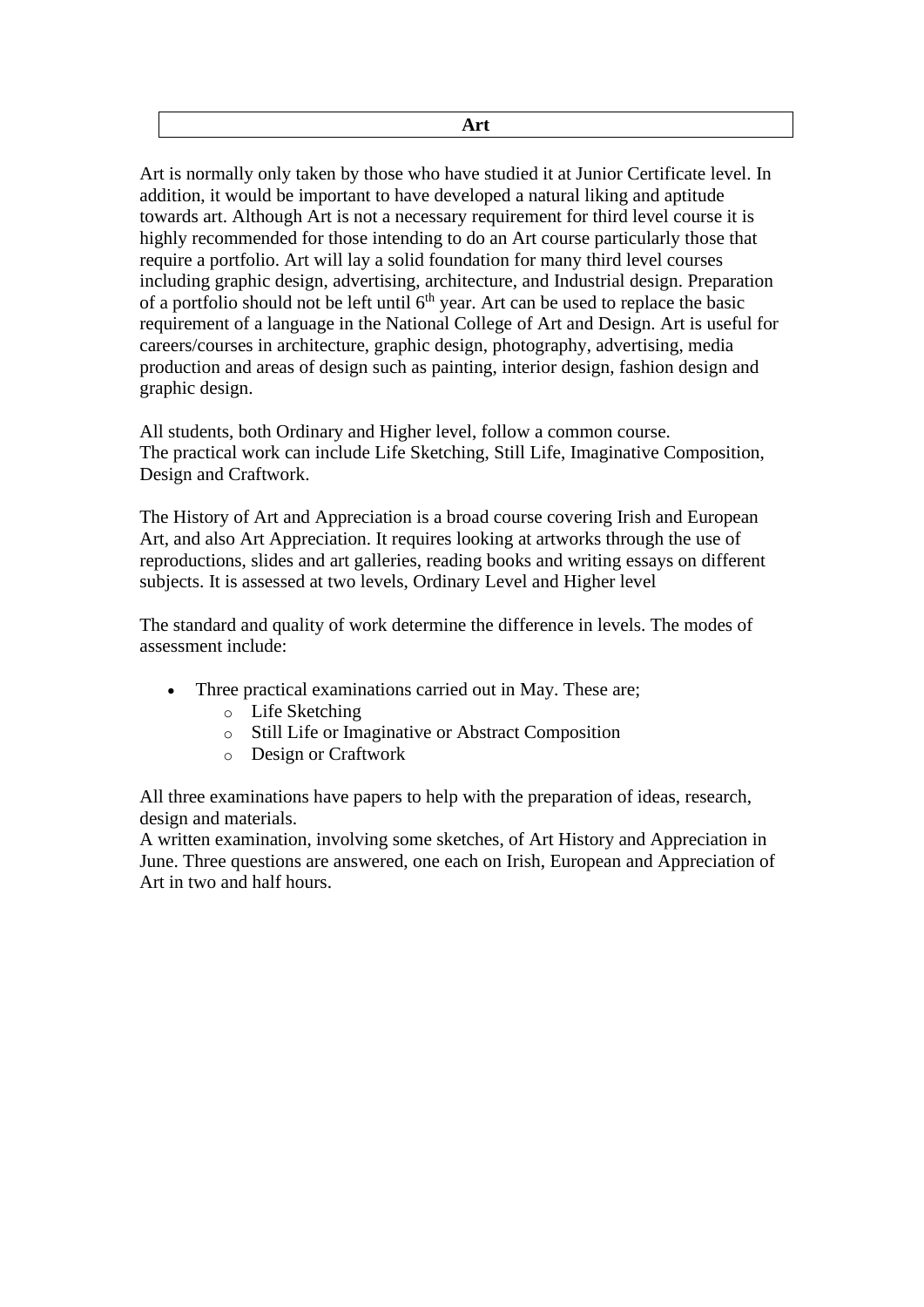#### **Mathematics**

While honours Maths is a requirement for a number of courses, eg. Engineering, and the bonus points may seem a very attractive offer, the *need or offer of bonus points* at honours level does not make a student able to cope with honours maths. Those who score and A or B (and sometimes scoring a C grade) at honours Junior Certificate level should be able for honours at Leaving Certificate level – assuming the interest is there and a considerable effort is put in. Honours Maths is an essential requirement for all Engineering level 8 honours degrees. It is also a requirement for many Computer Science degrees. You can however be accepted onto a level 7 engineering ordinary degree in DIT and other IT's with ordinary level Maths. This level 7 degree can then be converted into a level 8 degree. Ordinary level Maths is an essential requirement for almost all courses. Failing ordinary level Maths greatly restricts entry into third level. In addition certain courses require a certain minimum grade in ordinary level Maths, for example Commerce in UCD requires a O3 or a H6 Maths.

#### **Applied Maths**

This subject **applies mathematics to solving practical problems**. Examples of these problems include, the relative velocity of ships at sea, the velocity and acceleration of bodies falling or being projected under gravity, the conservation of momentum and energy in collisions. Other problems include, equilibrium of forces on static bodies, pressure of fluids on immersed bodies, the motion of various types of pendulum, and the application of differential equations to more complex motion. Taking applied Maths for Leaving Certificate is a way to develop skills in applying maths to real life problems. This skill is useful for any later career where Maths is used, even slightly. These careers range from **Engineering and Science to Economics and Business**. If a students likes the practical end of maths and enjoys soduku or other mathematical based entertainment, then Leaving Cert Applied Maths may be a good choice. However, although the principals of the courses are easily understood, readiness to do (and doodle with) many problems (and to spend the time that this takes) is a must. The outcome can be a lot of satisfaction and a very good grade in the subject, Applied Maths is particularly suitable for those students who study both Physics and Maths at honours level and intend to progress to a science/engineering/technology course. The entire course content is given below. The Higher level course includes the Ordinary level course treated in greater depth.

- Motion: displacement, velocity, relative velocity
- Newton's laws of motion: acceleration
- Straight line motion; inclined plane; connected particles
- Equilibrium under concurrent forces
- Centre of gravity
- Pressure in liquids; Archimedes' principle
- Projectiles; projectiles on inclined plane
- Angular velocity; uniform circular motion
- Conservation of momentum; direct collisions; oblique collisions
- Simple harmonic motion
- Rigid body motion; moments of inertia; angular momentum
- Differential equations: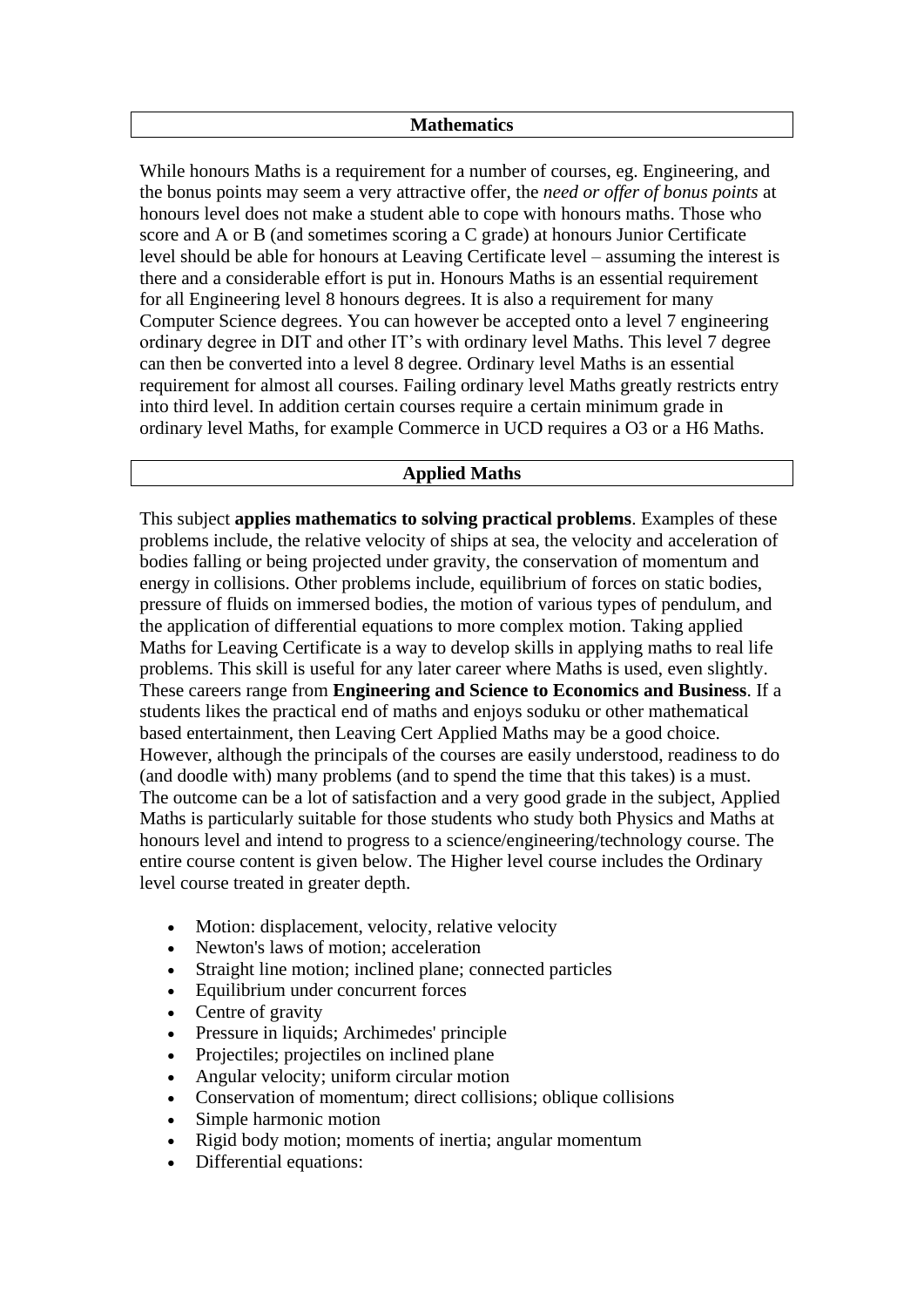#### **Third Language**

Over the last couple of years a number of courses have dropped their third language requirement, for example, Science and Engineering courses in UCD. In addition some colleges do not require any third language at all. However, since a large number of courses still require a third language it is strongly recommended for students take a third language for the Leaving Certificate. It quite often happens that students in transition year are under the assumption that they do not need a language but quite often (a) they change their minds in sixth year about the course they want and now wish to do a course that requires a language, (b) or they do not get the points for their first preference course but enough points for a course they would settle for – but cannot take up their place because they do not have a third language. Moreover the Minister for Research and Innovation, last year launched a guide which urges secondary school students to consider language and technology at third level for a potential career in the localisation sector (the process of adapting and personalising digital content, products and services to the needs of global users).

#### **French**

The three broad components of the syllabus are:

- **Basic Communicative Proficiency**
- Language Awareness
- Cultural Awareness
- Assessment is by means of a written examination at two levels, Ordinary level and Higher level. There is also an aural and an oral examination at both levels.

#### **Spanish**

No beginner students are allowed to start Spanish in  $5<sup>th</sup>$  year. Only continuing students i.e. students who studied Spanish in 4<sup>th</sup> year are allowed to continue on with Spanish as it is not a beginners class and in fact a large number of students will have been away in Spain in 4<sup>th</sup> year, thus any beginner students would be completely lost.

- The aural is 20% of the course.
- The oral exam in 25% of the course.
- The written exam is 45% of the course.

The fifth year course is focussing mainly on the Spanish the students learnt in Spain and building on it. In addition they have aural, oral and written exams regularly throughout  $5<sup>th</sup>$  year. The fifth year course is involved with revising the fourth year grammar covered and covering the 5 past tenses – *the preterite, the imperfect tense, the present perfect tense, acabar de tense* and the *pluperfect tense.* In the present and future they cover the present and present continuous, the near future, the future and the conditional. In addition to these tenses students learn the other parts of the leaving cert course grammar section.In sixth year there is a real focus on the translation area which is more challenging than the French course, but as a large majority of them have been away in  $4<sup>th</sup>$  and  $5<sup>th</sup>$  year it shouldn't be too difficult for them. There will also be a real emphasis on the oral and aural exams to bring up their level. On the pass course, you must learn all aspects of the aforementioned tenses, grammar, oral and aural, but certainly to a lesser degree of detail.

At  $5<sup>th</sup>$  and  $6<sup>th</sup>$  year level, the students are in a mixed level class.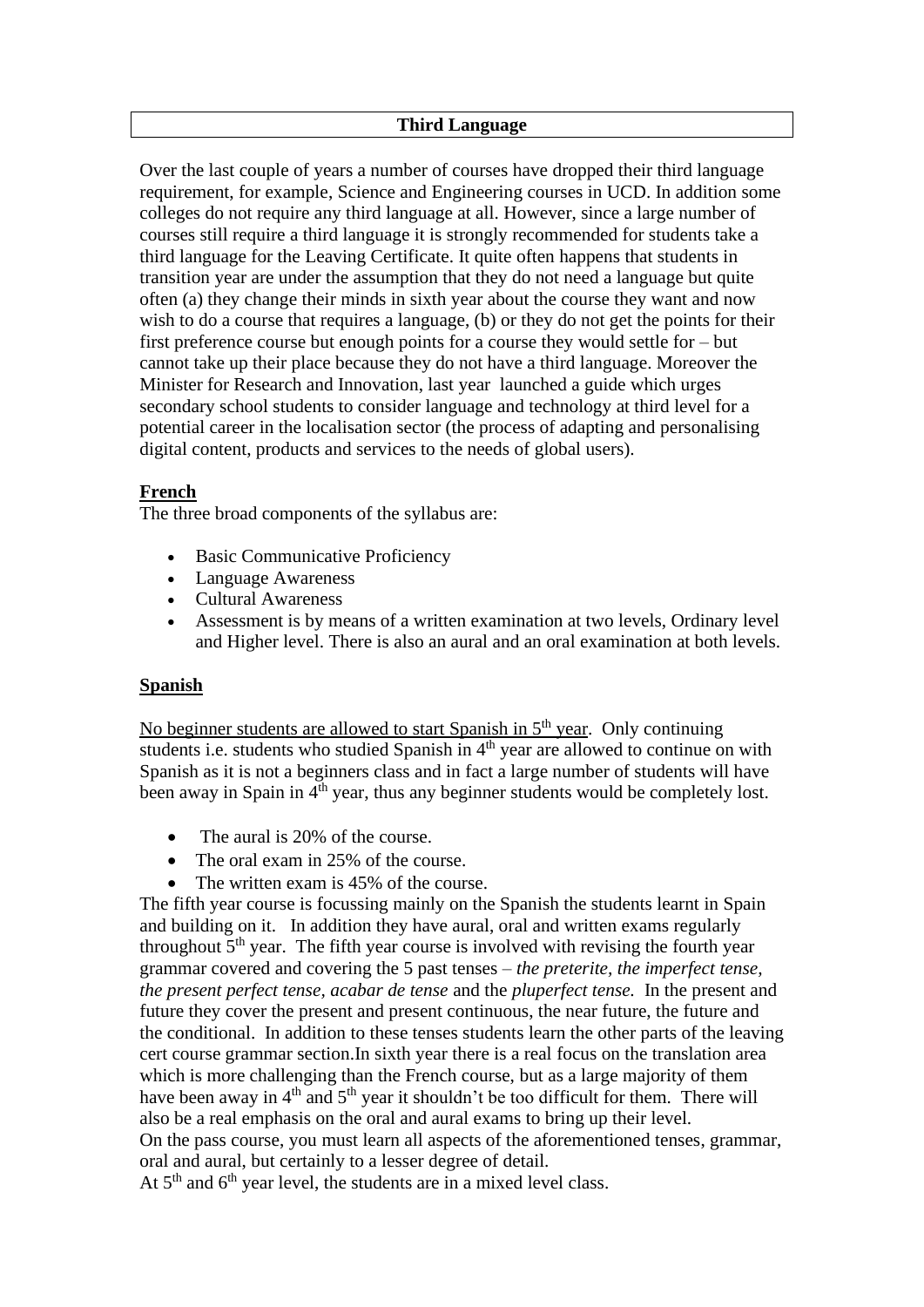#### **Computer Science – New Subject since 2018**

Computer science is the study of computers and algorithmic processes.

Leaving Certificate Computer Science includes how programming and computational thinking can be applied to the solution of problems, and how computing technology impacts the world around us.

The specification is constructed into 3 strands, whose learning outcomes are interwoven. The 3 strands are:

- **1. Practices and principles**
- **2. Core concepts**
- **3. Computer science in practice**

Students will learn:

 The practices and principles of computer science, such as computational thinking, computers and society, and creative design

 How to analyse problems in computational terms and understand concepts such as abstraction, logic, algorithms, computer systems, data representation and evaluation

Programming languages and how to read, write, test and modify computer programs

 The process of designing computational artefacts such as web pages, digital animations, simulations, games, apps and robotic systems

 The ethical, historical, environmental and technological aspects of computer science, and how it impacts the social and economic development of society.

The role of programming in computer science is like that of practical work in the other subjects— it provides motivation, and a context within which ideas are brought to life. Students learn programming by solving problems through computational thinking processes and through practical applications such as applied learning tasks. The Leaving Certificate Computer Science specification is designed for all students. It applies to many aspects of students' lives and is therefore relevant to a wide range of student interests.

#### **Structure of Assessment for Certification**

There are two assessment components at each level, an end-of-course examination (70%) and coursework (30%).

| <b>Component</b>                                                            | <b>Percentage</b> |
|-----------------------------------------------------------------------------|-------------------|
| End-of-course examination<br>Computer-based assessment of learning outcomes | 70                |
| Coursework assessment<br>One computational artefact with report             | 30                |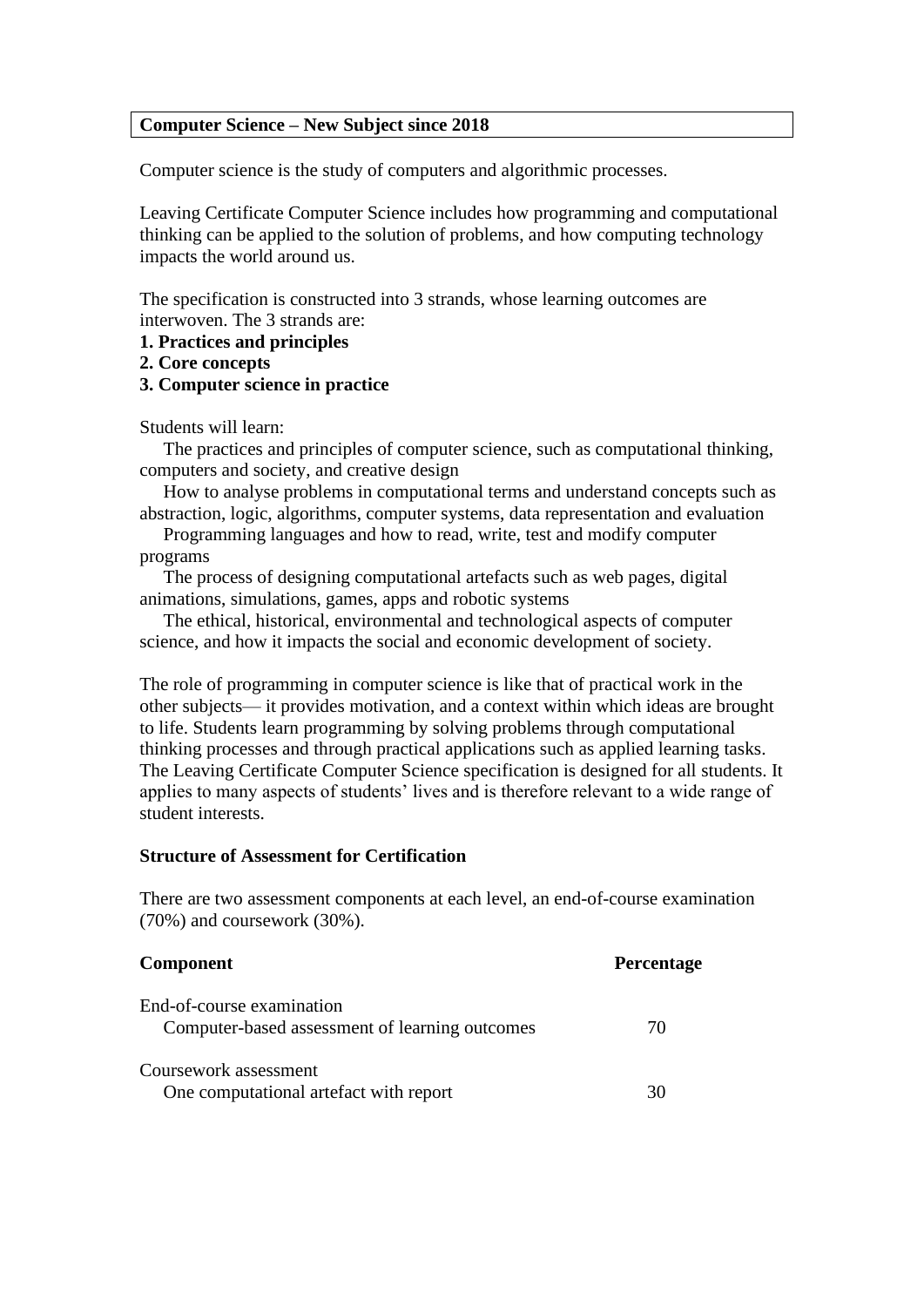## **Leaving Certificate PE**

### **In Leaving Certificate Physical Education, there are six physical activity areas:**

Adventure activities

Artistic and aesthetic activities

Athletics

Aquatics

Games

Personal exercise and fitness.

#### **Learners study three physical activities, each one chosen from a different physical activity area.**

#### **Assessment**

| <b>Assessment Component</b>      | Weighting | <b>Level</b>               |
|----------------------------------|-----------|----------------------------|
| <b>Physical Activity Project</b> | 20%       | <b>Higher and Ordinary</b> |
| Performance Assessment           | 30%       | Common Level               |
| Written Exam                     | 50%       | <b>Higher and Ordinary</b> |

#### **Physical Activity Project – 20%**

Learners may choose to complete the physical activity project in one of following roles:

- performer
- coach

The project should span an eight- to ten-week period and learners will be required to apply their learning from the specification to further develop their personal performance in their chosen role.

The physical activity project is completed in a digital format.

The four sections are:

- 1. Performance analysis
- 2. Identification of four performance goals
- 3. Evidence of ongoing training/practice and reflection
- 4. Concluding analysis.